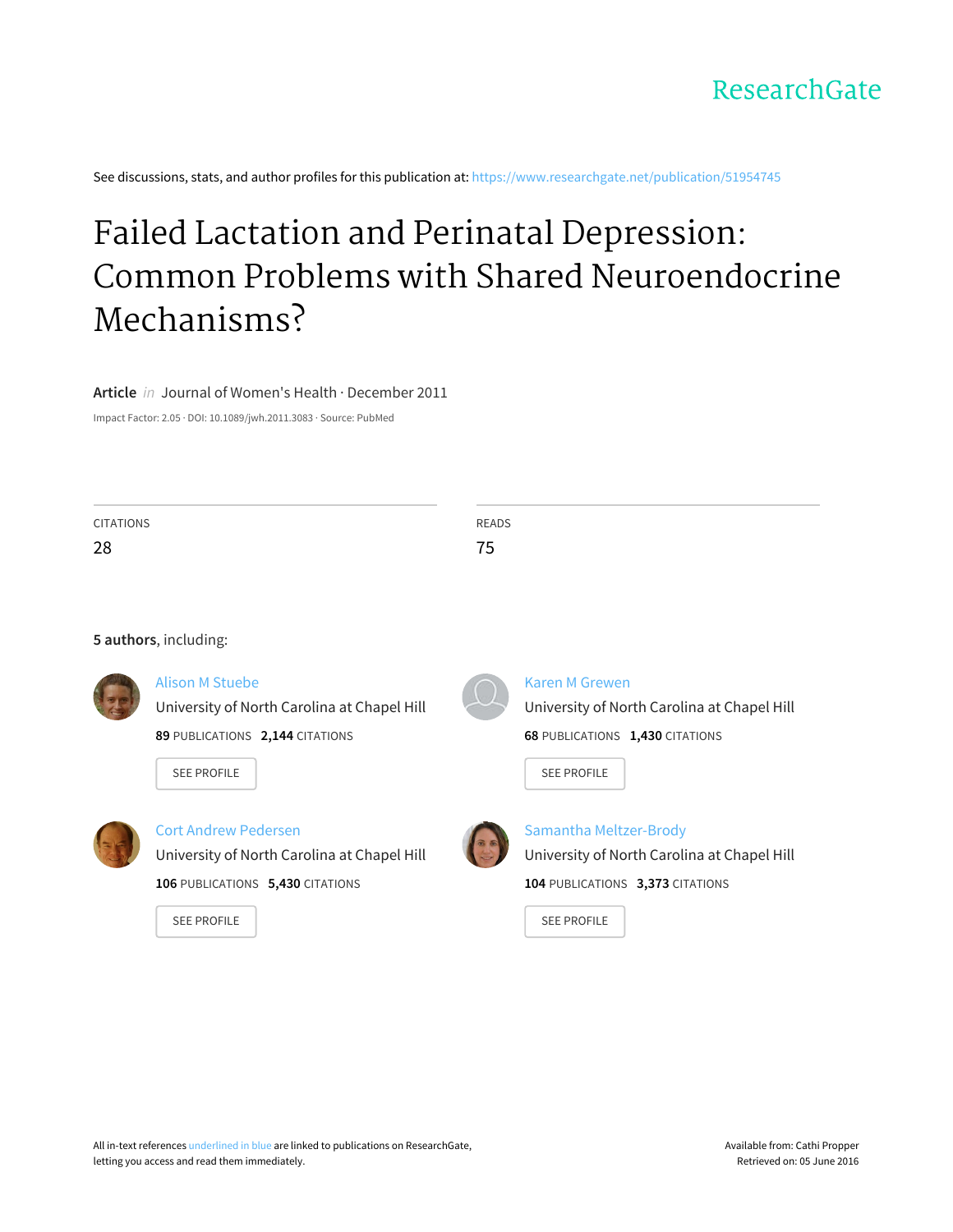# Failed Lactation and Perinatal Depression: Common Problems with Shared Neuroendocrine Mechanisms?

Alison M. Stuebe, M.D., M.Sc.<sup>1,2</sup> Karen Grewen, Ph.D.,<sup>3</sup> Cort A. Pedersen, M.D.,<sup>3</sup> Cathi Propper, Ph.D.,<sup>4</sup> and Samantha Meltzer-Brody, M.D., M.P.H.<sup>3</sup>

# Abstract

In the early postpartum period, mother and infant navigate a critical neuroendocrine transition from pregnancy to lactation. Two major clinical problems that occur during this transition are failed lactation and perinatal mood disorders. These disorders often overlap in clinical settings. Failed lactation is common. Although all major medical organizations recommend 6 months of exclusive breastfeeding, only 13% of women in the United States achieve this recommendation. Perinatal mood disorders affect 10% of mothers, with substantial morbidity for mother and child. We hypothesize that shared neuroendocrine mechanisms contribute to both failed lactation and perinatal mood disorders. In this hypothesis article, we discuss data from both animal models and clinical studies that suggest neuroendocrine mechanisms that may underlie these two disorders. Research to elucidate the role of these underlying mechanisms may identify treatment strategies both to relieve perinatal depression and to enable women to achieve their infant feeding goals.

# Introduction

FAILED LACTATION AND PERINATAL DEPRESSION are two<br>common disorders with major public health consequences. All major medical organizations recommend that mothers breastfeed exclusively for at least 6 months, $1$  but only 13% of women in the United States achieve this goal, resulting in an estimated \$13 billion in excess costs, due primarily to infection-related infant morbidity and mortality.<sup>2</sup> Perinatal depression, defined as a major depressive episode<sup>3</sup> that occurs either during pregnancy or within the first 6 months postpartum, affects 10%–15% of mothers and can have devastating consequences for mother, child, and family. $4$  In both clinical practice and observational studies, these two conditions frequently occur together, but the direction of this association is unclear. Higher rates of formula feeding have been documented among depressed mothers,<sup>5</sup> however, and longitudinal data suggest that the onset of depression usually precedes weaning.<sup>6</sup>

Failed lactation is difficult to capture in epidemiologic studies because a variety of factors may lead a mother to wean. However, data suggest that weaning is often involuntary. In a recent longitudinal study of U.S. women, less than half breastfed their infants as long as they had wanted to.<sup>7</sup> We define failed lactation as weaning earlier than the mother desires because of physiologic difficulties, such as pain, difficult latch, or concerns about milk supply.<sup>8</sup>

We hypothesize that failed lactation and perinatal mood disorders share a common pathophysiologic basis. In the weeks after birth, the maternal neuroendocrine system undergoes an abrupt transition as hypothalamic and other central neuroregulatory systems adjust to loss of placental hormones, declining binding globulin levels, and the stressor of caring for a new infant. In this article, we present our hypothesis that this neuroendocrine transition may contribute both to breastfeeding difficulties and to perinatal mood disorders, and we propose a blueprint for future investigations of these conditions. In animal studies, authors have elucidated the role of lactogenic hormones, progesterone withdrawal, adrenal and autonomic stress reactivity, and thyroid homeostasis in both lactation physiology and maternal behavior, which serves as a proxy for postpartum mood disorders. Clinical studies also provide evidence for these pathways in the pathophysiology of both failed lactation and perinatal depression. In the text that follows, we discuss clinical and preclinical evidence of overlapping mechanisms in lactogenic

<sup>&</sup>lt;sup>1</sup>Division of Maternal-Fetal Medicine, Department of Obstetrics and Gynecology, <sup>2</sup>Department of Maternal and Child Health, Gillings Global School of Public Health, <sup>3</sup>Department of Psychiatry, and <sup>4</sup>Center for Developmental Studies, Department of Psychology, University of North Carolina School of Medicine, Chapel Hill, North Carolina.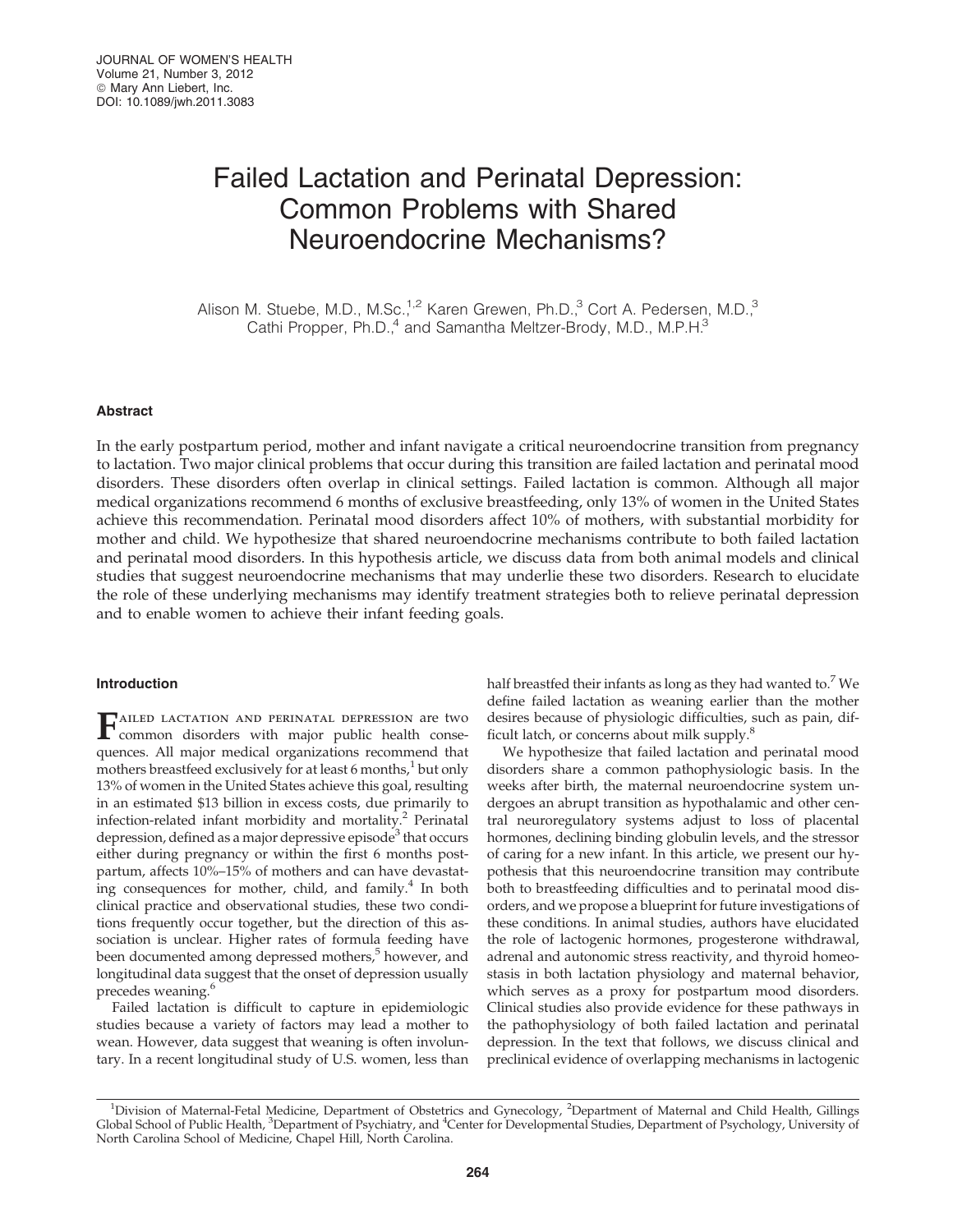hormones, ovarian hormones, stress reactivity systems, pain perception, and thyroid homeostasis (Table 1 and Fig. 1). We also address the potential effects of maternal depression on fetal/infant development as it relates to establishment of lactation. We conclude with areas for future research to elucidate the pathophysiology and define optimal treatment for perinatal depression associated with breastfeeding difficulties. Understanding the shared neuroendocrine mechanisms associated with these conditions may suggest new avenues for treatment of these common and morbid complications of the postpartum period.

#### Gonadal and Lactogenic Hormones

During pregnancy, estrogen and progesterone stimulate differentiation of breast ducts and lobules in anticipation of lactation. In the early postpartum period, falling progesterone triggers the onset of milk synthesis, and infant suckling stimulates production of oxytocin and prolactin. These hormones control the synthesis and secretion of milk, and they also impact maternal mood. Progesterone withdrawal may be the cause of the baby blues in the first few days postpartum, and in some women, this transition triggers a prolonged depressive episode. In animal models, both oxytocin and prolactin are critical for maternal caretaking, and antagonists cause disruption of mothering behavior.<sup>9–11</sup>

#### Progesterone

The postpartum fall in progesterone triggers onset of milk production, releasing the gestational progesterone blockade of prolactin-induced transcription of milk proteins.<sup>12</sup> This precipitous decrease also affects mood through progesterone's neurosteroid metabolite, allopregnanolone. Allopregnanolone is a potent gamma-aminobutyric acid (GABA) agonist, and during pregnancy, rising progesterone leads to elevated central allopregnanolone levels, which inhibit stress reactivity.<sup>13</sup> After birth, falling allopregnanolone levels necessitate rapid changes in GABA receptor expression. In a knockout mouse model, postpartum animals lacking one of the GABA subunits exhibit anxiety and poor pup caretaking behavior, but virgin animals are unaffected, suggesting that GABA function is sensitive to changing progesterone levels in the peripartum period.<sup>14</sup> In postpartum women, lower levels of allopregnanolone are associated with depressive symptoms in the early postpartum period.<sup>15</sup> Further, women with a history of depression have reduced conversion of oral progesterone to allopregnanolone<sup>16</sup> and reduced allopregnanolone levels in response to a standardized stressor.<sup>17</sup> In some individuals, allopregnanolone appears to have a biphasic effect, with anxiogenic effects at low doses and calming effects at higher doses.<sup>18</sup> These findings support the hypothesis that in sensitive individuals, fluctuations in progesterone and allopregnanolone may contribute to perinatal depression.

A link between postpartum mood instability and onset of lactation was described as early as 1875, when George Savage wrote: ''About two days after delivery some women become excited, sleepless, and incoherent....This is called 'milk fever,' and coincides with the beginning of the flow of milk."<sup>19</sup> For many women, this transient mood instability, referred to as the baby blues,<sup>20</sup> will resolve spontaneously. More severe and

Table 1. Proposed Neuroendocrine Mechanisms Linking Perinatal Depression with Lactation Failure

| Neuroendocrine pathway                        | Hypothesized shared pathophysiology                                                                                                                                                                                                                   |  |  |
|-----------------------------------------------|-------------------------------------------------------------------------------------------------------------------------------------------------------------------------------------------------------------------------------------------------------|--|--|
| Gonadal/placental steroids                    |                                                                                                                                                                                                                                                       |  |  |
| Progesterone                                  | Withdrawal of progesterone leads to onset of milk synthesis but may also trigger<br>mood instability. Allopregnanolone withdrawal may interfere with establishment<br>of breastfeeding in mothers who are sensitive to neurosteroid fluctuations.     |  |  |
| Estrogen                                      | Estrogen stimulates differentiation of breast tissue during pregnancy, and levels fall<br>after birth with suppression of the hypothalamic-pituitary-ovarian axis. Low<br>estrogen levels may contribute to perinatal mood instability in some women. |  |  |
| Lactogenic hormones                           |                                                                                                                                                                                                                                                       |  |  |
| Oxytocin                                      | Acute or chronic stress can interfere with oxytocin, inhibiting both milk transfer and<br>mother-infant bonding. In addition, differences in oxytocin receptor distribution<br>may alter the effect of oxytocin on behavior.                          |  |  |
| Prolactin                                     | Low serotonin levels may lead to both insufficent prolactin release and perinatal<br>mood disorders, and low prolactin may increase maternal anxiety.                                                                                                 |  |  |
| Stress reactivity                             |                                                                                                                                                                                                                                                       |  |  |
| Hypothalamic-pituitary-<br>adrenal (HPA) axis | Loss of HPA axis homeostasis in women with perinatal mood disorders may interfere<br>with both the stress-attenuating effects of lactation and the physiology of milk<br>production.                                                                  |  |  |
| Autonomic nervous system                      | Animal studies suggest that oxytocin-rich parasympathetic centers in the brainstem<br>subserve mothering and feeding behavior. Dysregulation of these pathways may<br>contribute to both perinatal mood disorders and diminished breastfeeding.       |  |  |
| Pain perception                               | Differences in central nociception pathways may predispose women to both severe<br>breastfeeding-associated pain and perinatal depression.                                                                                                            |  |  |
| Hypothalamic-pituitary-<br>thyroid axis       | Thyroxin is necessary for normal lactation-associated oxytocin release.<br>Hypothyroxinemia may contribute to both perinatal mood disorders and low milk<br>supply.                                                                                   |  |  |
| Infant development                            | Gestation in the setting of maternal depression or anxiety may affect infant<br>temperament and delay oromotor development, which can impede the infant's<br>ability to latch and lead to breastfeeding difficulties.                                 |  |  |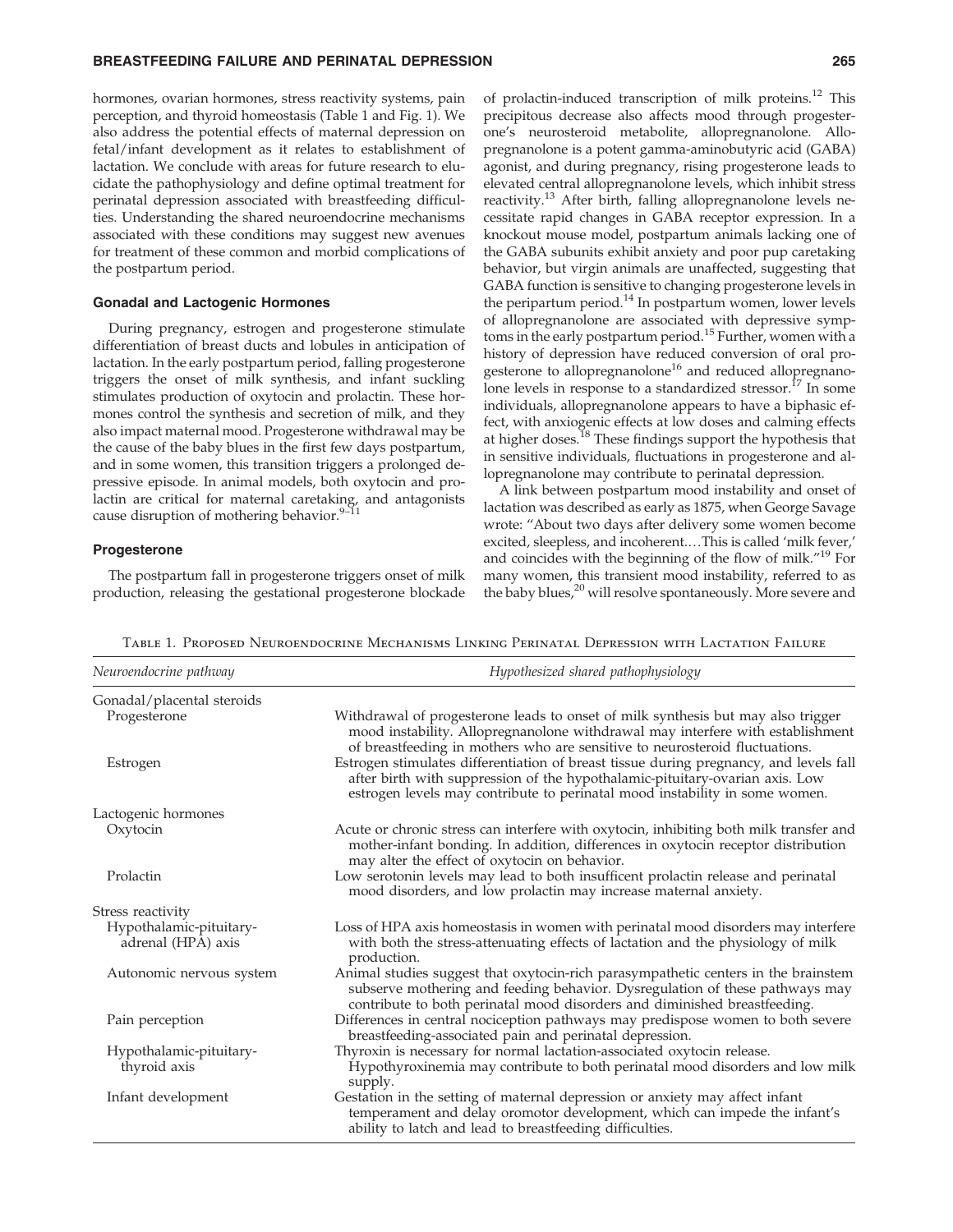

FIG. 1. Pituitary hormones implicated in lactation and mood disorders Solid lines upregulate and dashed lines downregulate function. ACTH, adrenocorticotropic hormone; CRH, corticotropin-releasing hormone; DA, dopamine; FSH, follicle-stimulating hormone; GnRH, gonadotropin-releasing hormone; LH, luteinizing hormone; OT, oxytocin; Prog, progesterone; T4, tetraiodothyronine; TRH, thyrotropin-releasing hormone; TSH, thyroid-stimulating hormone.

persistent mood symptoms will result in postpartum depression (PPD), defined as a major depressive episode with onset in the acute postpartum period.21,22 Because allopregnanolone withdrawal coincides with the onset of milk production, we speculate that women who are sensitive to neurosteroid fluctuations may have greater difficulty navigating feeding challenges in the first few days after birth, and these difficulties may lead to premature weaning.

## Estrogen

During pregnancy, estrogen stimulates elaboration of ductal tissue in the breast.<sup>12</sup> Estrogen levels fall after birth and remain low during lactation because of suppression of the hypothalamic-pituitary-ovarian axis. These low levels appear to be important for early milk production, as pharmacologic doses of estrogen can inhibit milk synthesis after birth.<sup>12</sup> We speculate that this physiologic hypogonadism during lactation may play a role in the development of PPD in women vulnerable to fluctuations of gonadal steroids. Bloch et al. $^{23}$ have demonstrated that women with a history of PPD demonstrate abnormal responses to physiologic fluctuations in gonadal steroids, and postpartum estrogen supplementation, which reverses the postpartum decline in estrogen levels, can improve depressive symptoms.<sup>24</sup> In a small, open-label study of sublingual 17 $\beta$ -estradiol for PPD,<sup>25</sup> the authors reported no adverse reactions in 13 breastfeeding infants, although data on milk production was not presented. Further studies are needed to determine the role of lactational hypogonadism in PPD and the impact of estrogen supplementation on breastfeeding outcomes.

# **Oxytocin**

Oxytocin is critical in breastfeeding physiology because it stimulates let down, the contraction of myoepithelial cells that transfers milk to the areola for the suckling infant.<sup>12</sup> Oxytocin also plays a vital role in the onset of maternal behaviors in a

variety of animal models. $26,27$  This distinctly mammalian neuropeptide binds to receptors at widespread sites within the brain, where it affects maternal behavior necessary for offspring survival. Central oxytocin activity decreases aggressive responses toward offspring and increases aggressive/defensive behaviors against others who may present infanticidal threats. These behavioral changes are correlated with greater oxytocin receptor expression in the paraventricular nucleus (PVN), medial preoptic area, lateral septum, and central nucleus of the amygdala<sup>28</sup> and stand in striking contrast to those shown by virgin females, who are naturally indifferent, avoidant, or even hostile to young. Experimental manipulations attest to the causal role of oxytocin in initiation of maternal behaviors. Oxytocin knockout mice display both infanticide and overly aggressive responses to intruders.<sup>29</sup> Oxytocin administration into the cerebral ventricles of virgin rats or sheep induces mothering behavior,  $30-33$ whereas oxytocin antagonists impair the normal onset of maternal behavior after parturition.<sup>9</sup> These findings underscore the importance of intact oxytocin pathways for maternal behavior after partuition.

Data from human studies suggest that disruptions in oxytocin homeostasis may affect both maternal mood and breastfeeding success. Authors recently reported an association between low oxytocin during pregnancy and  $PPD<sup>34</sup>$ During lactation, stressors can inhibit oxytocin activity. In clinical studies, pain and stress inhibit milk transfer, and this inhibition can be overcome with exogenously administered oxytocin.<sup>35</sup> Birth-related stressors may also impact oxytocin levels. Nissen et al.<sup>36</sup> found that emergent cesarean birth was associated with diminished oxytocin production during suckling, compared with vaginal birth, and this association was stronger among anxiety-prone women.<sup>37</sup> These findings suggest that both stressors and anxiety are correlated with diminished oxytocin release, which may, in turn, affect milk let down and perinatal mood.

#### Prolactin

The hormone prolactin stimulates milk synthesis in the mammary epithelial cell. Prolactin levels are elevated in pregnancy and in the immediate postpartum period. Basal levels fall with prolonged lactation, although suckling continues to induce peak levels that are twice as high as baseline levels.<sup>38</sup>

Prolactin also plays a central role in maternal behavior in animal models. In rodents, knockout or antagonism of central prolactin receptors impairs maternal behaviors,<sup>10,11,39</sup> whereas cerebroventricular infusion induces maternal behavior in virgin females.<sup>40</sup> In addition, pregnancy-induced prolactin elevations appear necessary for neurogenesis of cells involved in olfactory learning important for pup recognition. Deficits or blockade of prolactin during pregnancy increases maternal anxiety and impairs maternal behavior after parturition. $41$  In primates, greater levels of urinary prolactin accompany greater levels of maternal behaviors,<sup>42</sup> and prolactin levels increase in males and females engaging in alloparenting nurturing behaviors.

Suckling-induced response to prolactin may play a role in low milk supply and perinatal mood disorders. In animal studies, inhibition of both serotonin<sup>43</sup> and endogenous opioids<sup>44</sup> blocks suckling-induced prolactin release and milk transfer. Prolonged stress appears to decrease the effect of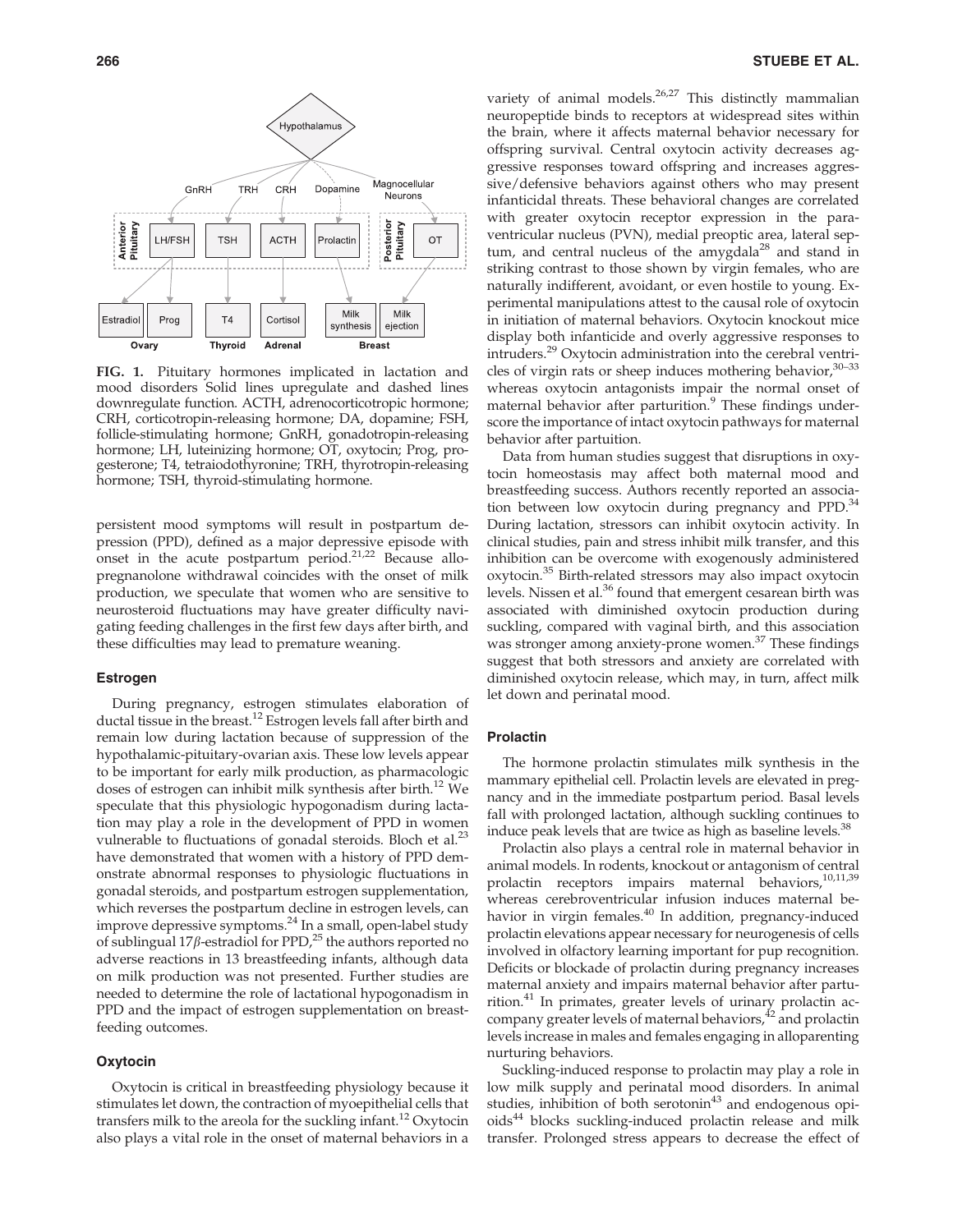endogenous opioids on prolactin secretion, $45$  suggesting that tonic hypothalamic-pituitary-adrenal (HPA) axis activation may inhibit prolactin production. In human studies, both obesity<sup>46</sup> and family history of alcoholism<sup>47</sup> are associated with blunted prolactin response to suckling. These findings are consistent with data showing that stressors affect prolactin physiology. For example, in a longitudinal study of mothers of preterm infants,<sup>48</sup> salivary amylase was inversely correlated with prolactin area under the curve (AUC), suggesting that alpha-adrenergic activity inhibits prolactin release. Diminished prolactin response to meals and to thyrotropinreleasing hormone (TRH) administration has also been described in functional hypothalamic amenorrhea.<sup>49</sup> These data suggest that defects in serotonin and stress reactivity pathways may be associated with both maternal mood and prolactin production, leading to undesired weaning because of diminished milk supply.

# Stress Reactivity

Both the HPA axis and the autonomic nervous system are implicated in lactation physiology, and converging evidence suggests that depression and anxiety arise from aberrations in these stress reactivity pathways. Depression-related stress reactivity may, therefore, interfere with lactation, leading to premature weaning.

#### Hypothalamic-Pituitary-Adrenal Axis

Cortisol in a necessary cofactor for milk production. In mammary epithelial cells, circulating glucocorticoids bind with cytosolic receptors, and these complexes act synergistically with prolactin to initiate nuclear transcription and subsequent synthesis of milk proteins.<sup>12</sup> At the same time, cortisol levels decrease during breastfeeding episodes,<sup>50</sup> and the HPA response to physical stress is diminished in breastfeeding women compared with bottle-feeding women.<sup>51</sup> These findings are consistent with studies demonstrating attenuated stress response in lactating animals,  $52,53$  which appears to be mediated by both oxytocin and prolactin.<sup>54,55</sup>

A marked transition in HPA axis function occurs with partuition. During pregnancy, placental production of corticotrophin-releasing hormone (CRH) upregulates the maternal HPA axis, leading to marked increases in circulating cortisol<sup>56</sup> and suppression of hypothalamic CRH secretion. This hypothalamic suppression normally recovers gradually after childbirth, resulting in a period of blunted HPA axis activity.<sup>57</sup> In women with perinatal mood disorders, this transition is characterized by a markedly reduced adrenocorticotropic hormone (ACTH) response to CRH in the anterior pituitary and concomitant hypocortisolism.57,58

These aberrations in HPA reactivity may play a role in both PPD and lactation failure. Inadequate circulating cortisol may directly impact milk production at the level of the mammary epithelium, and disruption of oxytocin and prolactin may diminish the stress-attenuating effects of breastfeeding, reducing maternal enjoyment of breastfeeding and leading to earlier weaning.

#### Autonomic Nervous System

Parasympathetic pathways also play an important role in lactation and maternal mood. Animal studies suggest that oxytocin receptor-rich vagal nerve nuclei in the central periaquaductal gray govern maternal behavior and lactation success. Lesions in this region decreased dam postures necessary for efficient nursing, reduced pup weight gain, and increased maternal aggression in response to an intruder challenge.<sup>59</sup> These findings suggest that parasympathetic pathways modulate both nursing behavior and postpartum stress reactivity. Studies in nursing mothers show increased parasympathetic and decreased sympathetic activation compared with bottle-feeding or mixed-feeding mothers,  $51,60-62$ suggesting that successful breastfeeding requires—and reinforces—parasympathetic activation.

Autonomic nervous system physiology changes with the transition from pregnancy to lactation. Sympathetic activity decreases over the course of gestation, manifested by declining stress-induced changes in heart rate, blood pressure, and salivary alpha-amylase.<sup>63,64</sup> These changes appear to be attenuated in depressed pregnant women, who have higher heart rates and lower parasympathetic heart rate variability compared with nondepressed women.<sup>65</sup> No studies, to our knowledge, have measured sympathetic/parasympathetic balance in PPD, but major depression and anxiety are associated with reduced parasympathetic control in nonpregnant populations.66,67 Studies linking diminished parasympathetic activity with depression and anxiety suggest that autonomic dysregulation may predispose women to mood disorders. This sympathetic/parasympathetic imbalance may also impair lactation physiology, contributing to failed lactation.

#### Pain Perception

Breastfeeding-associated pain is a common reason for early weaning, affecting one third of mothers who discontinue breastfeeding before 1 month.<sup>68</sup> We have found that early breastfeeding pain is associated with subsequent diagnosis of perinatal depression.<sup>69</sup>

Pain perception is, in essence, a central reaction to a sensory stressor and, thus, represents a special case of stress reactivity. Depression-related differences in pain perception may further link perinatal mood disorders with failed lactation. Indeed, low oxytocin levels are associated with diminished pain thresholds.<sup>70</sup> Prior studies have linked depressive symptoms with childbirth-associated pain and catastrophization,<sup>7</sup> which describes a cognitive and emotional response that assumes adverse circumstances can and will get progressively worse. These tendencies are associated with both depression and chronic pain and may be mediated, in part, by catastrophizing-associated differences in central nociception pathways.<sup>72</sup> Such differences in central nociception pathways may predispose women to both perinatal depression and severe breastfeeding-associated pain, leading to early weaning.

#### Thyroid

In animal models, reducing maternal thyroid hormone levels lowers oxytocin levels, diminishes milk ejection, and reduces milk quality.73,74 Human studies similarly show a link between clinical hypothyroidism and diminished milk production,<sup>75</sup> and daily milk production is directly correlated with circulating thyroxine and triiodothyronine  $(T_4)$ .<sup>76</sup> Thyroid dysregulation is also implicated in perinatal mood disorders. Both total  $T_4$  and thyroid-binding globulin rise during pregnancy, but free  $T_4$  levels remain within the normal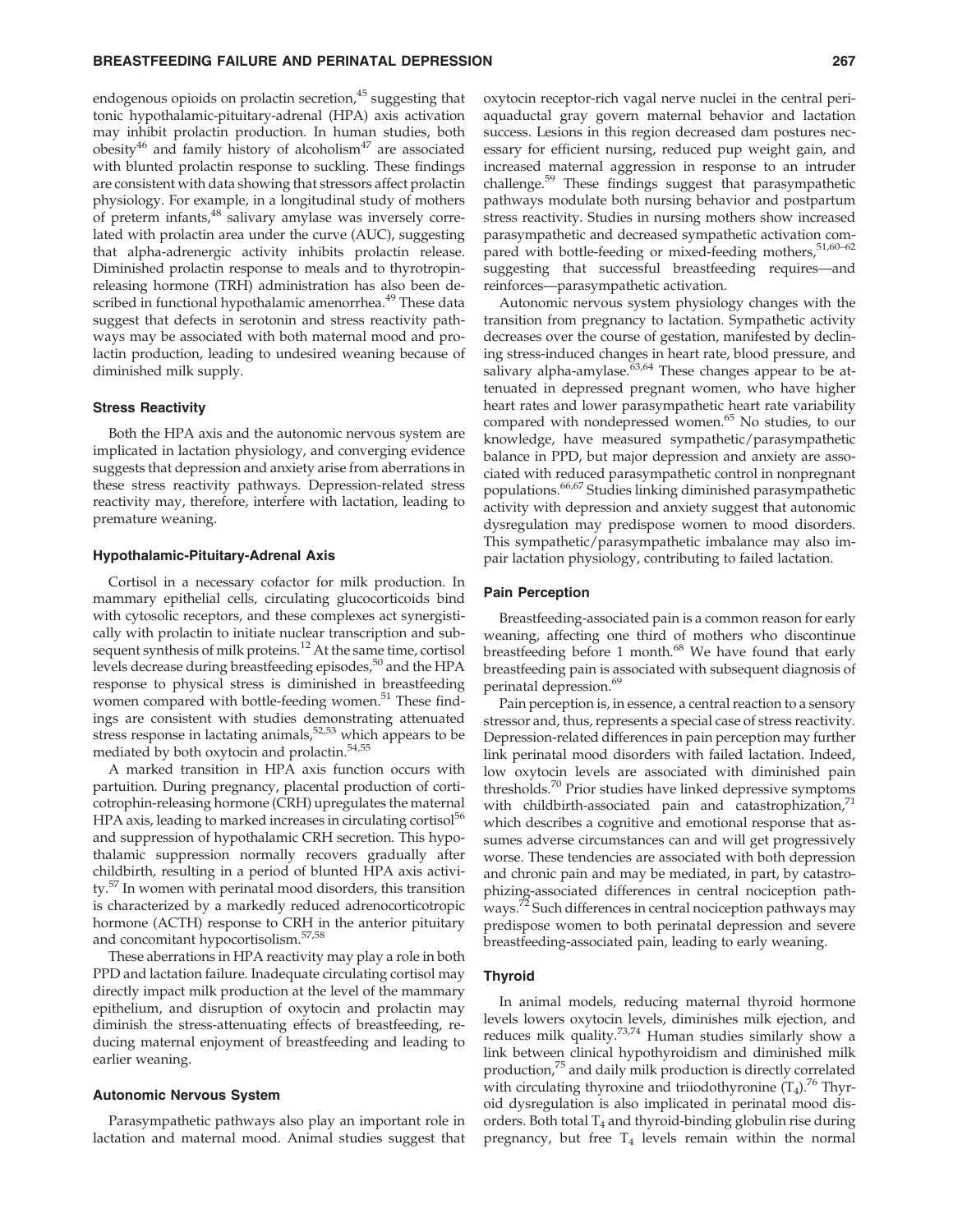range.<sup>77</sup> After delivery, both estrogen and thyroid-binding globulin levels decrease, with a concomitant reduction in total  $\tilde{T}_4$ .<sup>78</sup> Aberrations in this transition may manifest as depression or anxiety. Anxiety symptoms are increased among women with thyroid dysfunction,<sup>79</sup> and low-normal levels of total and free thyroxine during late pregnancy are associated with postpartum depressive symptoms.80,81 Other authors have also reported an association between thyroid disturbance and mood and anxiety symptoms in the perinatal period.<sup>82</sup> Postpartum hypothyroxinemia may, therefore, contribute to both perinatal mood disorders and reduced milk supply, predisposing women to early weaning.

#### Infant Development

Breastfeeding can be described as a two-person, singleorgan system. Infant suckling stimulates production of both oxytocin and prolactin, and infant demand drives milk supply. If the breast is not emptied regularly, engorgement occurs, downregulating prolactin receptors in the mammary epithelium and reducing milk production.<sup>83</sup> Successful lactation, therefore, requires mature infant suck-swallow patterns; maternal depression may affect this oromotor development. Exposure to elevated CRH during pregnancy has been linked with differences in neurologic maturation<sup>84</sup> and neuromuscular development.<sup>85</sup> At birth, neonates born to depressed mothers exhibit different suckling responses than those born to euthymic mothers.<sup>86</sup>

Maternal depression may also affect breastfeeding outcomes via its influence, in utero, on physiologic processes that underlie developing infant temperament and behavior. Maternal depression during pregnancy may have a profound effect on offspring development.<sup>87</sup> For example, maternal psychologic symptoms lead to distinguishable differences in fetal heart rate response to stress by the end of pregnancy,<sup>88</sup> such that fetuses of more anxious mothers showed significant increases in heart rate during a stressor, whereas fetuses of less anxious mothers showed nonsignificant decreases in heart rate. Thus, even before birth, fetuses of more anxious mothers show greater stress reactivity than those of nonanxious mothers.

These differences continue to be observed after birth. Infants of depressed mothers have physiologic and biochemical profiles that mimic their mothers during pregnancy, including lower levels of dopamine and serotonin, elevated norepinephrine and cortisol, and greater relative right frontal electroencephalogram (EEG).<sup>89–91</sup> In addition, elevated maternal depressive symptoms during pregnancy are related to lower vagal tone in newborns<sup>90</sup> and in 3–6-month-old infants at rest and during interactions with their mothers.<sup>92,93</sup> Taken together, these results suggest that infants of depressed mothers may develop maladaptive biobehavioral regulatory patterns, which are known to underlie characteristics associated with negative temperament.

One of the most extensively studied physiologic pathways from maternal depression in utero to infant outcomes is placental CRH (pCRH). In some<sup>94,95</sup> but not all<sup>96</sup> studies, midpregnancy pCRH has been found to be an early predictor of postpartum and prenatal depression. pCRH has also been associated with preterm labor, reduced birth weight, and slow growth rate in infants. $97-101$  High late-pregnancy cortisol levels are also associated with increased crying, fussing, and

negative reactivity and facial expressions in infants, as well as maternal ratings of more difficult temperament.<sup>102,103</sup>

The role of infant temperament in feeding outcomes is not well understood, but there is evidence of a relationship between difficult temperament and reduced breastfeeding during the first half-year of life.<sup>104,105</sup> Jones et al.<sup>106</sup> assessed maternal-infant behavior and development in cohorts of depressed and nondepressed women who were breastfeeding and bottle-feeding, and they concluded that maternal depression affects both infant temperament and infant EEG asymmetry, which, in turn, reduced breastfeeding duration. Thus, gestation in the setting of maternal depression or anxiety may impact infant development, leading to breastfeeding difficulties and early weaning.

#### Treatment Implications and Future Research

Failed lactation and perinatal depression are common conditions, and these two disorders frequently occur together. Clinicians seeing women for either mood disorders or lactation difficulties should be aware of this overlap and assess women with breastfeeding problems for depression, as well as refer women with depressive symptoms for breastfeeding support from an experienced provider, such as an International Board-Certified Lactation Consultant.<sup>107</sup>

Studies linking acute and chronic stress with diminished levels of lactogenic hormones and low milk supply suggest that relaxation techniques could be helpful for improving both mood and breastfeeding success. For example, in a randomized controlled trial in mothers of neonatal intensive care unit (NICU) infants, mothers assigned to use relaxation tapes for 1 week produced 63% more milk (90.1 vs. 55.4 mL) during a pumping session compared with mothers in the control group.<sup>108</sup> Psychotherapy may also be beneficial. Berga et al.<sup>109</sup> demonstrated that cognitive behavioral therapy (CBT) can correct hypothalamic amenorrhea, suggesting that CBT can improve stress-associated hypothalamic dysfunction.

Studies are needed to determine if assessing circulating neuroendocrine markers and correcting low or high levels can improve mood or breastfeeding outcomes. Future research should also determine if pharmacotherapy for perinatal depression affects production of lactogenic hormones, milk production, and breastfeeding outcomes. Mammary gland serotonin plays a role in local autoregulation, $110$  and implantation of pellets containing the selective serotonin reuptake inhibitor (SSRI) fluoxetine in a rodent model caused local involution of lactating mammary glands. In a small study, women taking SSRIs (7 of 8, 88%) were more likely to report delayed secretory activation than women not taking SSRIs (184 of 423,  $44\%$ ).<sup>111</sup> Women taking SSRIs at 2 weeks were also less likely to be breastfeeding at 12 weeks in an observational study.<sup>112</sup> Further studies are needed to confirm these findings and determine the impact of different SSRI regimens on feeding outcomes.

Future studies must also consider the multiple factors that impact both breastfeeding intention and duration, including sociodemographic variables, $113$  maternal knowledge and beliefs,<sup>114</sup> maternity care practices,<sup>115</sup> and maternity leave.<sup>116</sup> Finally, further studies should differentiate among phenotypes of maternal depression and anxiety. These conditions are differentially associated with withdrawn vs. intrusive parenting styles,<sup>117,118</sup> and these interaction styles may, in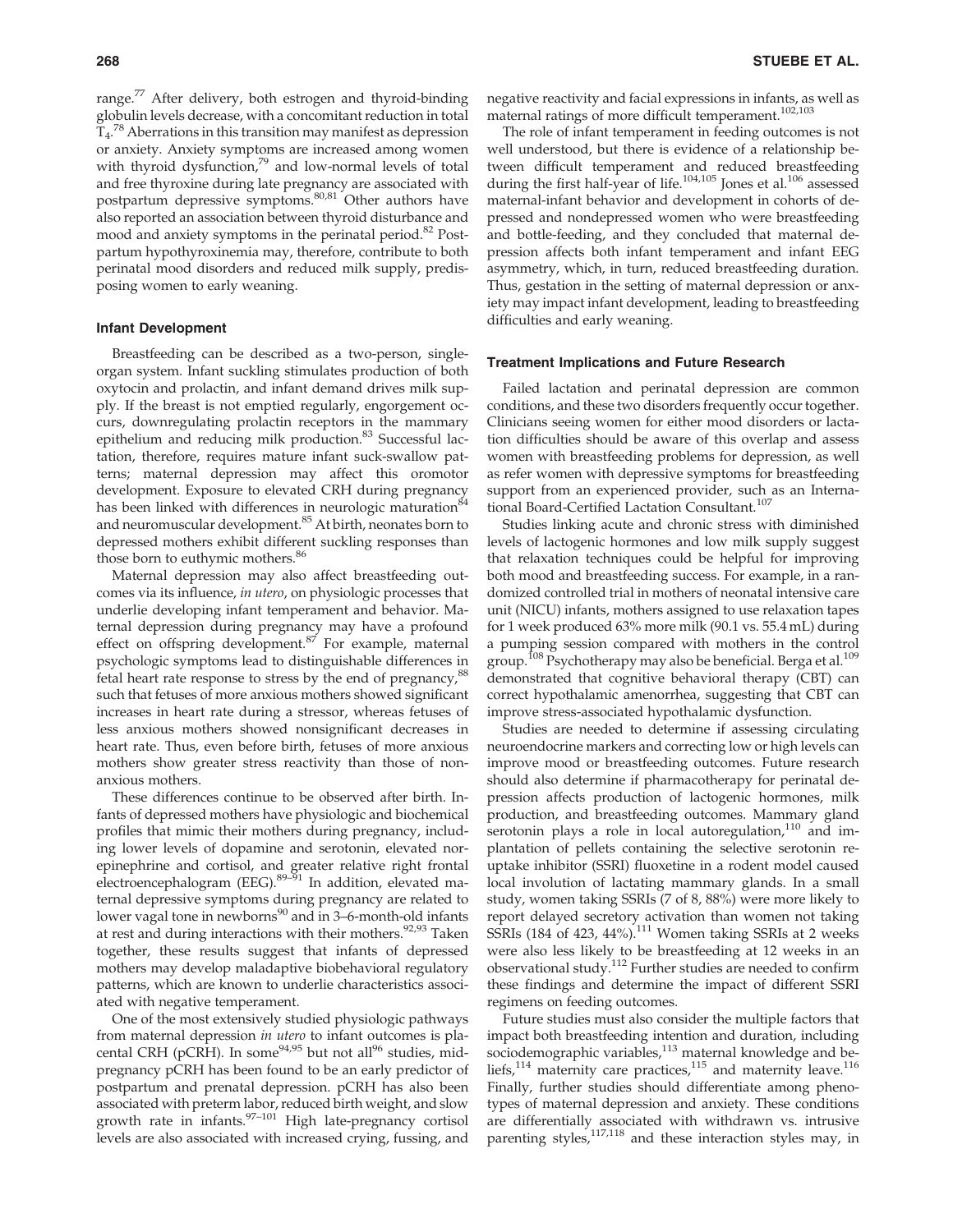turn, have differing effects on infant development and feeding outcome.

# **Conclusions**

Failed lactation and perinatal depression are common clinical problems that incur substantial morbidity for both mothers and infants. As we have reviewed, these two conditions frequently occur together, and they may be manifestations of neuroendocrine perturbations in gonadal and lactogenic hormones, stress reactivity, thyroid homeostasis, or infant development. Further studies are needed to characterize differences in maternal neuroendocrine physiology among depressed and nondepressed mothers who are or are not breastfeeding their infants. Such research may identify treatment strategies to both relieve postpartum mood disorders and enable women to achieve their infant feeding goals.

#### Acknowledgments

This work was supported by NIH 5K12HD050113-04 (to A.M.S.), K01DA019949-01A1 (to KG), K23MH085165 (to S.M.-B.), and UL1RR025747 from the National Center for Research Resources. The content is solely the responsibility of the authors and does not necessarily represent the official views of the National Institutes of Health.

# Disclosure Statement

The authors have no conflicts of interest to report.

#### **References**

- 1. American College of Obstetricians and Gynecologists. Committee opinion No. 361: Breastfeeding: Maternal and infant aspects. Obstet Gynecol 2007;109:479–480.
- 2. Bartick M, Reinhold A. The burden of suboptimal breastfeeding in the United States: A pediatric cost analysis. Pediatrics 2010;125:e1048–1056.
- 3. American Psychiatric Assocation: Diagnostic and statistical manual of mental disorders, 4th ed. Washington, DC: American Psychiatric Assocation, 1994.
- 4. Flynn HA, Davis M, Marcus SM, Cunningham R, Blow FC. Rates of maternal depression in pediatric emergency department and relationship to child service utilization. Gen Hosp Psychiatry 2004;26:316–322.
- 5. O'hara MW, Swain AM. Rates and risk of postpartum depression: A meta-analysis. Int Rev Psychiatry 1996;8:37–54.
- 6. Dennis C-L, McQueen K. The relationship between infantfeeding outcomes and postpartum depression: A qualitative systematic review. Pediatrics 2009;123:e736–751.
- 7. Infant Feeding Practices Study II. Table 3.35. Percent of mothers who breastfed their babies as long as they wanted to, by breastfeeding duration and selected demographics1, among mothers who completely stopped breastfeeding and pumping milk for their baby during the study. 2009. Available at www.cdc.gov/ifps/results/ch3/table3-35.htm Accessed March 22, 2010.
- 8. Li R, Fein SB, Chen J, Grummer-Strawn LM. Why mothers stop breastfeeding: Mothers' self-reported reasons for stopping during the first year. Pediatrics 2008;122(Suppl 2): S69–76.
- 9. Insel TR, Young L, Wang Z. Molecular aspects of monogamy. Ann NY Acad Sci 1997;807:302–316.
- 10. Lucas BK, Ormandy CJ, Binart N, Bridges RS, Kelly PA. Null mutation of the prolactin receptor gene produces a defect in maternal behavior. Endocrinology 1998;139:4102– 4107.
- 11. Torner L, Neumann ID. The brain prolactin system: Involvement in stress response adaptations in lactation. Stress 2002;5:249–257.
- 12. Pang WW, Hartmann PE. Initiation of human lactation: Secretory differentiation and secretory activation. J Mammary Gland Biol Neoplasia 2007;12:211–221.
- 13. Brunton PJ, McKay AJ, Ochedalski T, et al. Central opioid inhibition of neuroendocrine stress responses in pregnancy in the rat is induced by the neurosteroid allopregnanolone. J Neurosci 2009;29:6449–6460.
- 14. Maguire J, Mody I. GABA(A)R plasticity during pregnancy: Relevance to postpartum depression. Neuron 2008;59: 207–213.
- 15. Nappi RE, Petraglia F, Luisi S, Polatti F, Farina C, Genazzani AR. Serum allopregnanolone in women with postpartum ''blues.'' Obstet Gynecol 2001;97:77–80.
- 16. Klatzkin RR, Morrow AL, Light KC, Pedersen CA, Girdler SS. Associations of histories of depression and PMDD diagnosis with allopregnanolone concentrations following the oral administration of micronized progesterone. Psychoneuroendocrinology 2006;31:1208–1219.
- 17. Klatzkin RR, Morrow AL, Light KC, Pedersen CA, Girdler SS. Histories of depression, allopregnanolone responses to stress, and premenstrual symptoms in women. Biol Psychol 2006;71:2–11.
- 18. Andréen L, Nyberg S, Turkmen S, van Wingen G, Fernández G, Bäckström T. Sex steroid induced negative mood may be explained by the paradoxical effect mediated by GABAA modulators. Psychoneuroendocrinology 2009;34: 1121–1132.
- 19. Savage G. Observations on the insanity of pregnancy and childbirth. Guys Hosp Rep 1875;20:83–117.
- 20. O'Hara MW, Schlechte JA, Lewis DA, Wright EJ. Prospective study of postpartum blues. Biologic and psychosocial factors. Arch Gen psychiatry 1991;48:801–806.
- 21. Yonkers KA, Vigod S, Ross LE. Diagnosis, pathophysiology, and management of mood disorders in pregnant and postpartum women. Obstet Gynecol 2011;117:961–977.
- 22. Gaynes BN, Gavin N, Meltzer-Brody S, et al. Perinatal depression: Prevalence, screening accuracy, and screening outcomes summary. Evid Rep Technol Assess 2005; No. 119:1–8.
- 23. Bloch M, Schmidt PJ, Danaceau M, Murphy J, Nieman L, Rubinow DR. Effects of gonadal steroids in women with a history of postpartum depression. Am J Psychiatry 2000;157:924–930.
- 24. Moses-Kolko EL, Berga SL, Kalro B, Sit DK, Wisner KL. Transdermal estradiol for postpartum depression: A promising treatment option. Clin Obstet Gynecol 2009;52: 516–529.
- 25. Ahokas A, Kaukoranta J, Wahlbeck K, Aito M. Estrogen deficiency in severe postpartum depression: Successful treatment with sublingual physiologic 17beta-estradiol: A preliminary study. J Clin Psychiatry 2001;62:332–336.
- 26. Carter S. Neuroendocrine perspectives on social attachment and love. Psychoneuroendocrinology 1998;23:779–818.
- 27. Insel TR. Is social attachment an addictive disorder? Physiol Behav 2003;79:351–357.
- 28. Champagne F, Meaney MJ. Like mother, like daughter: Evidence for non-genomic transmission of parental be-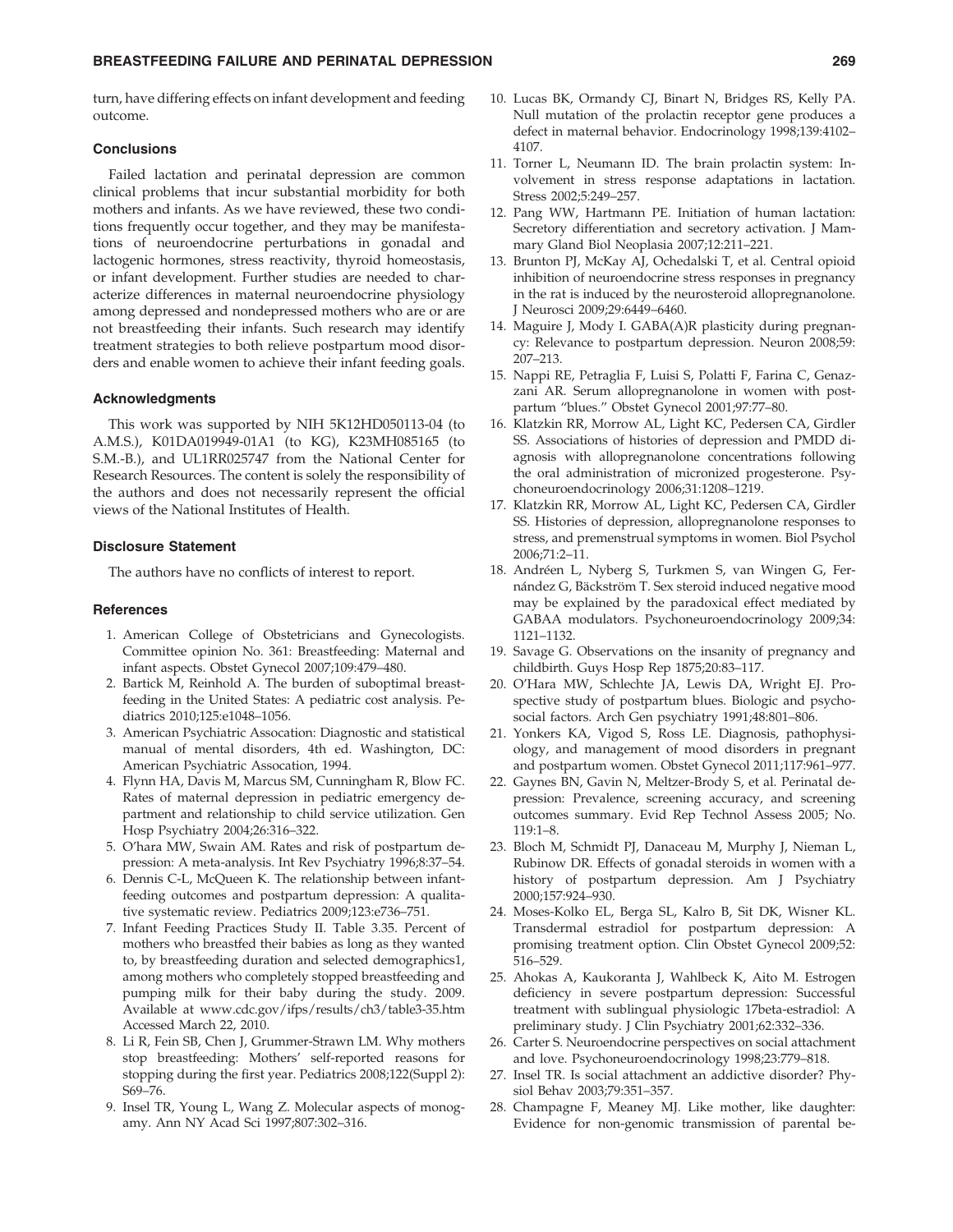havior and stress responsivity. Prog Brain Res 2001;133: 287–302.

- 29. Ragnauth AK, Devidze N, Moy V, et al. Female oxytocin gene-knockout mice, in a semi-natural environment, display exaggerated aggressive behavior. Genes Brain Behav 2005;4:229–239.
- 30. Fahrbach S, Morrell J, Pfaff D. Role of oxytocin in the onset of estrogen-facilitated maternal behavior. In: Amico J, Robinson A, eds. Oxytocin: Clinical laboratory studies. Amsterdam: Elsevier, 1985:372–388.
- 31. [Kendrick K, Keverne E. Control of synthesis and release of](https://www.researchgate.net/publication/21528557_Control_of_Synthesis_and_Release_of_Oxytocin_in_the_Sheep_Braina?el=1_x_8&enrichId=rgreq-9c536cbd-fa9f-496e-bb7b-8646c579ffd6&enrichSource=Y292ZXJQYWdlOzUxOTU0NzQ1O0FTOjEwMTkyMzY4ODU1MDQwN0AxNDAxMzExOTA5NzI0) [oxytocin in the sheep brain. Ann NY Acad Sci 1992;652:](https://www.researchgate.net/publication/21528557_Control_of_Synthesis_and_Release_of_Oxytocin_in_the_Sheep_Braina?el=1_x_8&enrichId=rgreq-9c536cbd-fa9f-496e-bb7b-8646c579ffd6&enrichSource=Y292ZXJQYWdlOzUxOTU0NzQ1O0FTOjEwMTkyMzY4ODU1MDQwN0AxNDAxMzExOTA5NzI0) [102–121.](https://www.researchgate.net/publication/21528557_Control_of_Synthesis_and_Release_of_Oxytocin_in_the_Sheep_Braina?el=1_x_8&enrichId=rgreq-9c536cbd-fa9f-496e-bb7b-8646c579ffd6&enrichSource=Y292ZXJQYWdlOzUxOTU0NzQ1O0FTOjEwMTkyMzY4ODU1MDQwN0AxNDAxMzExOTA5NzI0)
- 32. [Kendrick K, Keverne E, Hinton M, Goode J. Oxytocin,](https://www.researchgate.net/publication/21614552_Oxytocin_amino_acid_and_monoamine_release_in_the_medial_preoptic_area_and_bed_nucleus_of_the_stria_terminalis_of_the_sheep_during_parturition_and_suckling_Brain_Res_Submitted?el=1_x_8&enrichId=rgreq-9c536cbd-fa9f-496e-bb7b-8646c579ffd6&enrichSource=Y292ZXJQYWdlOzUxOTU0NzQ1O0FTOjEwMTkyMzY4ODU1MDQwN0AxNDAxMzExOTA5NzI0) [amino acid and monoamine release in the region of the](https://www.researchgate.net/publication/21614552_Oxytocin_amino_acid_and_monoamine_release_in_the_medial_preoptic_area_and_bed_nucleus_of_the_stria_terminalis_of_the_sheep_during_parturition_and_suckling_Brain_Res_Submitted?el=1_x_8&enrichId=rgreq-9c536cbd-fa9f-496e-bb7b-8646c579ffd6&enrichSource=Y292ZXJQYWdlOzUxOTU0NzQ1O0FTOjEwMTkyMzY4ODU1MDQwN0AxNDAxMzExOTA5NzI0) [medial preoptic area and bed nucleus of the stria terminalis](https://www.researchgate.net/publication/21614552_Oxytocin_amino_acid_and_monoamine_release_in_the_medial_preoptic_area_and_bed_nucleus_of_the_stria_terminalis_of_the_sheep_during_parturition_and_suckling_Brain_Res_Submitted?el=1_x_8&enrichId=rgreq-9c536cbd-fa9f-496e-bb7b-8646c579ffd6&enrichSource=Y292ZXJQYWdlOzUxOTU0NzQ1O0FTOjEwMTkyMzY4ODU1MDQwN0AxNDAxMzExOTA5NzI0) [of the sheep during parturition and suckling. Brain Res](https://www.researchgate.net/publication/21614552_Oxytocin_amino_acid_and_monoamine_release_in_the_medial_preoptic_area_and_bed_nucleus_of_the_stria_terminalis_of_the_sheep_during_parturition_and_suckling_Brain_Res_Submitted?el=1_x_8&enrichId=rgreq-9c536cbd-fa9f-496e-bb7b-8646c579ffd6&enrichSource=Y292ZXJQYWdlOzUxOTU0NzQ1O0FTOjEwMTkyMzY4ODU1MDQwN0AxNDAxMzExOTA5NzI0) [1992;569:199–209.](https://www.researchgate.net/publication/21614552_Oxytocin_amino_acid_and_monoamine_release_in_the_medial_preoptic_area_and_bed_nucleus_of_the_stria_terminalis_of_the_sheep_during_parturition_and_suckling_Brain_Res_Submitted?el=1_x_8&enrichId=rgreq-9c536cbd-fa9f-496e-bb7b-8646c579ffd6&enrichSource=Y292ZXJQYWdlOzUxOTU0NzQ1O0FTOjEwMTkyMzY4ODU1MDQwN0AxNDAxMzExOTA5NzI0)
- 33. [Levy F, Kendrick KM, Keverne EB, Piketty V, Poindron P.](https://www.researchgate.net/publication/21564691_Intracerebral_Oxytocin_Is_Important_for_the_Onset_of_Maternal_Behavior_in_Inexperienced_Ewes_Delivered_Under_Peridural_Anesthesia?el=1_x_8&enrichId=rgreq-9c536cbd-fa9f-496e-bb7b-8646c579ffd6&enrichSource=Y292ZXJQYWdlOzUxOTU0NzQ1O0FTOjEwMTkyMzY4ODU1MDQwN0AxNDAxMzExOTA5NzI0) [Intracerebral oxytocin is important for the onset of mater](https://www.researchgate.net/publication/21564691_Intracerebral_Oxytocin_Is_Important_for_the_Onset_of_Maternal_Behavior_in_Inexperienced_Ewes_Delivered_Under_Peridural_Anesthesia?el=1_x_8&enrichId=rgreq-9c536cbd-fa9f-496e-bb7b-8646c579ffd6&enrichSource=Y292ZXJQYWdlOzUxOTU0NzQ1O0FTOjEwMTkyMzY4ODU1MDQwN0AxNDAxMzExOTA5NzI0)[nal behavior in inexperienced ewes delivered under peri](https://www.researchgate.net/publication/21564691_Intracerebral_Oxytocin_Is_Important_for_the_Onset_of_Maternal_Behavior_in_Inexperienced_Ewes_Delivered_Under_Peridural_Anesthesia?el=1_x_8&enrichId=rgreq-9c536cbd-fa9f-496e-bb7b-8646c579ffd6&enrichSource=Y292ZXJQYWdlOzUxOTU0NzQ1O0FTOjEwMTkyMzY4ODU1MDQwN0AxNDAxMzExOTA5NzI0)[dural anesthesia. Behav Neurosci 1992;106:427–432.](https://www.researchgate.net/publication/21564691_Intracerebral_Oxytocin_Is_Important_for_the_Onset_of_Maternal_Behavior_in_Inexperienced_Ewes_Delivered_Under_Peridural_Anesthesia?el=1_x_8&enrichId=rgreq-9c536cbd-fa9f-496e-bb7b-8646c579ffd6&enrichSource=Y292ZXJQYWdlOzUxOTU0NzQ1O0FTOjEwMTkyMzY4ODU1MDQwN0AxNDAxMzExOTA5NzI0)
- 34. [Skrundz M, Bolten M, Nast I, Hellhammer DH, Meinlsch](https://www.researchgate.net/publication/51117410_Plasma_Oxytocin_Concentration_during_Pregnancy_is_associated_with_Development_of_Postpartum_Depression?el=1_x_8&enrichId=rgreq-9c536cbd-fa9f-496e-bb7b-8646c579ffd6&enrichSource=Y292ZXJQYWdlOzUxOTU0NzQ1O0FTOjEwMTkyMzY4ODU1MDQwN0AxNDAxMzExOTA5NzI0)[midt G. Plasma oxytocin concentration during pregnancy is](https://www.researchgate.net/publication/51117410_Plasma_Oxytocin_Concentration_during_Pregnancy_is_associated_with_Development_of_Postpartum_Depression?el=1_x_8&enrichId=rgreq-9c536cbd-fa9f-496e-bb7b-8646c579ffd6&enrichSource=Y292ZXJQYWdlOzUxOTU0NzQ1O0FTOjEwMTkyMzY4ODU1MDQwN0AxNDAxMzExOTA5NzI0) [associated with development of postpartum depression.](https://www.researchgate.net/publication/51117410_Plasma_Oxytocin_Concentration_during_Pregnancy_is_associated_with_Development_of_Postpartum_Depression?el=1_x_8&enrichId=rgreq-9c536cbd-fa9f-496e-bb7b-8646c579ffd6&enrichSource=Y292ZXJQYWdlOzUxOTU0NzQ1O0FTOjEwMTkyMzY4ODU1MDQwN0AxNDAxMzExOTA5NzI0) [Neuropsychopharmacology 2011;36:1886–1893.](https://www.researchgate.net/publication/51117410_Plasma_Oxytocin_Concentration_during_Pregnancy_is_associated_with_Development_of_Postpartum_Depression?el=1_x_8&enrichId=rgreq-9c536cbd-fa9f-496e-bb7b-8646c579ffd6&enrichSource=Y292ZXJQYWdlOzUxOTU0NzQ1O0FTOjEwMTkyMzY4ODU1MDQwN0AxNDAxMzExOTA5NzI0)
- 35. [Newton M, Newton NR. The let-down reflex in human](https://www.researchgate.net/publication/5748202_Let-Down_Reflex_in_Human_Lactation?el=1_x_8&enrichId=rgreq-9c536cbd-fa9f-496e-bb7b-8646c579ffd6&enrichSource=Y292ZXJQYWdlOzUxOTU0NzQ1O0FTOjEwMTkyMzY4ODU1MDQwN0AxNDAxMzExOTA5NzI0) [lactation. J Pediatr 1948;33:698–704.](https://www.researchgate.net/publication/5748202_Let-Down_Reflex_in_Human_Lactation?el=1_x_8&enrichId=rgreq-9c536cbd-fa9f-496e-bb7b-8646c579ffd6&enrichSource=Y292ZXJQYWdlOzUxOTU0NzQ1O0FTOjEwMTkyMzY4ODU1MDQwN0AxNDAxMzExOTA5NzI0)
- 36. [Nissen E, Uvnas-Moberg K, Svensson K, Stock S, Widstrom](https://www.researchgate.net/publication/14362059_Different_patterns_of_oxytocin_prolactin_but_not_cortisol_release_during_breastfeeding_in_women_delivered_by_Caesarean_section_or_by_the_vaginal_route?el=1_x_8&enrichId=rgreq-9c536cbd-fa9f-496e-bb7b-8646c579ffd6&enrichSource=Y292ZXJQYWdlOzUxOTU0NzQ1O0FTOjEwMTkyMzY4ODU1MDQwN0AxNDAxMzExOTA5NzI0) [AM, Winberg J. Different patterns of oxytocin, prolactin but](https://www.researchgate.net/publication/14362059_Different_patterns_of_oxytocin_prolactin_but_not_cortisol_release_during_breastfeeding_in_women_delivered_by_Caesarean_section_or_by_the_vaginal_route?el=1_x_8&enrichId=rgreq-9c536cbd-fa9f-496e-bb7b-8646c579ffd6&enrichSource=Y292ZXJQYWdlOzUxOTU0NzQ1O0FTOjEwMTkyMzY4ODU1MDQwN0AxNDAxMzExOTA5NzI0) [not cortisol release during breastfeeding in women deliv](https://www.researchgate.net/publication/14362059_Different_patterns_of_oxytocin_prolactin_but_not_cortisol_release_during_breastfeeding_in_women_delivered_by_Caesarean_section_or_by_the_vaginal_route?el=1_x_8&enrichId=rgreq-9c536cbd-fa9f-496e-bb7b-8646c579ffd6&enrichSource=Y292ZXJQYWdlOzUxOTU0NzQ1O0FTOjEwMTkyMzY4ODU1MDQwN0AxNDAxMzExOTA5NzI0)[ered by caesarean section or by the vaginal route. Early](https://www.researchgate.net/publication/14362059_Different_patterns_of_oxytocin_prolactin_but_not_cortisol_release_during_breastfeeding_in_women_delivered_by_Caesarean_section_or_by_the_vaginal_route?el=1_x_8&enrichId=rgreq-9c536cbd-fa9f-496e-bb7b-8646c579ffd6&enrichSource=Y292ZXJQYWdlOzUxOTU0NzQ1O0FTOjEwMTkyMzY4ODU1MDQwN0AxNDAxMzExOTA5NzI0) [Hum Dev 1996;45:103–118.](https://www.researchgate.net/publication/14362059_Different_patterns_of_oxytocin_prolactin_but_not_cortisol_release_during_breastfeeding_in_women_delivered_by_Caesarean_section_or_by_the_vaginal_route?el=1_x_8&enrichId=rgreq-9c536cbd-fa9f-496e-bb7b-8646c579ffd6&enrichSource=Y292ZXJQYWdlOzUxOTU0NzQ1O0FTOjEwMTkyMzY4ODU1MDQwN0AxNDAxMzExOTA5NzI0)
- 37. [Nissen E, Gustavsson P, Widstrom AM, Uvnas-Moberg K.](https://www.researchgate.net/publication/51346733_Oxytocin_prolactin_milk_production_and_their_relation_with_personality_traits_in_women_after_vaginal_delivery_and_Sectio_Caesarea?el=1_x_8&enrichId=rgreq-9c536cbd-fa9f-496e-bb7b-8646c579ffd6&enrichSource=Y292ZXJQYWdlOzUxOTU0NzQ1O0FTOjEwMTkyMzY4ODU1MDQwN0AxNDAxMzExOTA5NzI0) [Oxytocin, prolactin, milk production and their relationship](https://www.researchgate.net/publication/51346733_Oxytocin_prolactin_milk_production_and_their_relation_with_personality_traits_in_women_after_vaginal_delivery_and_Sectio_Caesarea?el=1_x_8&enrichId=rgreq-9c536cbd-fa9f-496e-bb7b-8646c579ffd6&enrichSource=Y292ZXJQYWdlOzUxOTU0NzQ1O0FTOjEwMTkyMzY4ODU1MDQwN0AxNDAxMzExOTA5NzI0) [with personality traits in women after vaginal delivery or](https://www.researchgate.net/publication/51346733_Oxytocin_prolactin_milk_production_and_their_relation_with_personality_traits_in_women_after_vaginal_delivery_and_Sectio_Caesarea?el=1_x_8&enrichId=rgreq-9c536cbd-fa9f-496e-bb7b-8646c579ffd6&enrichSource=Y292ZXJQYWdlOzUxOTU0NzQ1O0FTOjEwMTkyMzY4ODU1MDQwN0AxNDAxMzExOTA5NzI0) [cesarean section. J Psychosom Obstet Gynaecol 1998;19:49–](https://www.researchgate.net/publication/51346733_Oxytocin_prolactin_milk_production_and_their_relation_with_personality_traits_in_women_after_vaginal_delivery_and_Sectio_Caesarea?el=1_x_8&enrichId=rgreq-9c536cbd-fa9f-496e-bb7b-8646c579ffd6&enrichSource=Y292ZXJQYWdlOzUxOTU0NzQ1O0FTOjEwMTkyMzY4ODU1MDQwN0AxNDAxMzExOTA5NzI0) [58.](https://www.researchgate.net/publication/51346733_Oxytocin_prolactin_milk_production_and_their_relation_with_personality_traits_in_women_after_vaginal_delivery_and_Sectio_Caesarea?el=1_x_8&enrichId=rgreq-9c536cbd-fa9f-496e-bb7b-8646c579ffd6&enrichSource=Y292ZXJQYWdlOzUxOTU0NzQ1O0FTOjEwMTkyMzY4ODU1MDQwN0AxNDAxMzExOTA5NzI0)
- 38. [Leake RD, Waters CB, Rubin RT, Buster JE, Fisher DA.](https://www.researchgate.net/publication/16511073_Oxytocin_and_prolactin_responses_in_long-term_breast-feeding?el=1_x_8&enrichId=rgreq-9c536cbd-fa9f-496e-bb7b-8646c579ffd6&enrichSource=Y292ZXJQYWdlOzUxOTU0NzQ1O0FTOjEwMTkyMzY4ODU1MDQwN0AxNDAxMzExOTA5NzI0) [Oxytocin and prolactin responses in long-term breast](https://www.researchgate.net/publication/16511073_Oxytocin_and_prolactin_responses_in_long-term_breast-feeding?el=1_x_8&enrichId=rgreq-9c536cbd-fa9f-496e-bb7b-8646c579ffd6&enrichSource=Y292ZXJQYWdlOzUxOTU0NzQ1O0FTOjEwMTkyMzY4ODU1MDQwN0AxNDAxMzExOTA5NzI0)[feeding. Obstet Gynecol 1983;62:565–568.](https://www.researchgate.net/publication/16511073_Oxytocin_and_prolactin_responses_in_long-term_breast-feeding?el=1_x_8&enrichId=rgreq-9c536cbd-fa9f-496e-bb7b-8646c579ffd6&enrichSource=Y292ZXJQYWdlOzUxOTU0NzQ1O0FTOjEwMTkyMzY4ODU1MDQwN0AxNDAxMzExOTA5NzI0)
- 39. [Larsen CM, Grattan DR. Prolactin, neurogenesis, and ma](https://www.researchgate.net/publication/51551003_Prolactin_neurogenesis_and_maternal_behaviors?el=1_x_8&enrichId=rgreq-9c536cbd-fa9f-496e-bb7b-8646c579ffd6&enrichSource=Y292ZXJQYWdlOzUxOTU0NzQ1O0FTOjEwMTkyMzY4ODU1MDQwN0AxNDAxMzExOTA5NzI0)[ternal behaviors. Brain Behav Immun 2011. \[Epub ahead of](https://www.researchgate.net/publication/51551003_Prolactin_neurogenesis_and_maternal_behaviors?el=1_x_8&enrichId=rgreq-9c536cbd-fa9f-496e-bb7b-8646c579ffd6&enrichSource=Y292ZXJQYWdlOzUxOTU0NzQ1O0FTOjEwMTkyMzY4ODU1MDQwN0AxNDAxMzExOTA5NzI0) [print\].](https://www.researchgate.net/publication/51551003_Prolactin_neurogenesis_and_maternal_behaviors?el=1_x_8&enrichId=rgreq-9c536cbd-fa9f-496e-bb7b-8646c579ffd6&enrichSource=Y292ZXJQYWdlOzUxOTU0NzQ1O0FTOjEwMTkyMzY4ODU1MDQwN0AxNDAxMzExOTA5NzI0)
- 40. [Bridges RS, Numan M, Ronsheim PM, Mann PE, Lupini](https://www.researchgate.net/publication/20920086_Central_PRL_infusions_stimulate_maternal_behavior_in_steroid-treated_nulliparous_female_rats?el=1_x_8&enrichId=rgreq-9c536cbd-fa9f-496e-bb7b-8646c579ffd6&enrichSource=Y292ZXJQYWdlOzUxOTU0NzQ1O0FTOjEwMTkyMzY4ODU1MDQwN0AxNDAxMzExOTA5NzI0) [CE. Central prolactin infusions stimulate maternal behavior](https://www.researchgate.net/publication/20920086_Central_PRL_infusions_stimulate_maternal_behavior_in_steroid-treated_nulliparous_female_rats?el=1_x_8&enrichId=rgreq-9c536cbd-fa9f-496e-bb7b-8646c579ffd6&enrichSource=Y292ZXJQYWdlOzUxOTU0NzQ1O0FTOjEwMTkyMzY4ODU1MDQwN0AxNDAxMzExOTA5NzI0) [in steroid-treated, nulliparous female rats. Proc Natl Acad](https://www.researchgate.net/publication/20920086_Central_PRL_infusions_stimulate_maternal_behavior_in_steroid-treated_nulliparous_female_rats?el=1_x_8&enrichId=rgreq-9c536cbd-fa9f-496e-bb7b-8646c579ffd6&enrichSource=Y292ZXJQYWdlOzUxOTU0NzQ1O0FTOjEwMTkyMzY4ODU1MDQwN0AxNDAxMzExOTA5NzI0) [Sci USA 1990;87:8003–8007.](https://www.researchgate.net/publication/20920086_Central_PRL_infusions_stimulate_maternal_behavior_in_steroid-treated_nulliparous_female_rats?el=1_x_8&enrichId=rgreq-9c536cbd-fa9f-496e-bb7b-8646c579ffd6&enrichSource=Y292ZXJQYWdlOzUxOTU0NzQ1O0FTOjEwMTkyMzY4ODU1MDQwN0AxNDAxMzExOTA5NzI0)
- 41. [Larsen CM, Grattan DR. Prolactin-induced mitogenesis in](https://www.researchgate.net/publication/44613247_Prolactin-Induced_Mitogenesis_in_the_Subventricular_Zone_of_the_Maternal_Brain_during_Early_Pregnancy_Is_Essential_for_Normal_Postpartum_Behavioral_Responses_in_the_Mother?el=1_x_8&enrichId=rgreq-9c536cbd-fa9f-496e-bb7b-8646c579ffd6&enrichSource=Y292ZXJQYWdlOzUxOTU0NzQ1O0FTOjEwMTkyMzY4ODU1MDQwN0AxNDAxMzExOTA5NzI0) [the subventricular zone of the maternal brain during early](https://www.researchgate.net/publication/44613247_Prolactin-Induced_Mitogenesis_in_the_Subventricular_Zone_of_the_Maternal_Brain_during_Early_Pregnancy_Is_Essential_for_Normal_Postpartum_Behavioral_Responses_in_the_Mother?el=1_x_8&enrichId=rgreq-9c536cbd-fa9f-496e-bb7b-8646c579ffd6&enrichSource=Y292ZXJQYWdlOzUxOTU0NzQ1O0FTOjEwMTkyMzY4ODU1MDQwN0AxNDAxMzExOTA5NzI0) [pregnancy is essential for normal postpartum behavioral](https://www.researchgate.net/publication/44613247_Prolactin-Induced_Mitogenesis_in_the_Subventricular_Zone_of_the_Maternal_Brain_during_Early_Pregnancy_Is_Essential_for_Normal_Postpartum_Behavioral_Responses_in_the_Mother?el=1_x_8&enrichId=rgreq-9c536cbd-fa9f-496e-bb7b-8646c579ffd6&enrichSource=Y292ZXJQYWdlOzUxOTU0NzQ1O0FTOjEwMTkyMzY4ODU1MDQwN0AxNDAxMzExOTA5NzI0) [responses in the mother. Endocrinology 2010;151:3805–3814.](https://www.researchgate.net/publication/44613247_Prolactin-Induced_Mitogenesis_in_the_Subventricular_Zone_of_the_Maternal_Brain_during_Early_Pregnancy_Is_Essential_for_Normal_Postpartum_Behavioral_Responses_in_the_Mother?el=1_x_8&enrichId=rgreq-9c536cbd-fa9f-496e-bb7b-8646c579ffd6&enrichSource=Y292ZXJQYWdlOzUxOTU0NzQ1O0FTOjEwMTkyMzY4ODU1MDQwN0AxNDAxMzExOTA5NzI0)
- 42. [Soltis J, Wegner FH, Newman JD. Urinary prolactin is](https://www.researchgate.net/publication/8023907_Urinary_prolactin_is_correlated_with_mothering_and_allo-mothering_in_squirrel_monkeys?el=1_x_8&enrichId=rgreq-9c536cbd-fa9f-496e-bb7b-8646c579ffd6&enrichSource=Y292ZXJQYWdlOzUxOTU0NzQ1O0FTOjEwMTkyMzY4ODU1MDQwN0AxNDAxMzExOTA5NzI0) [correlated with mothering and allo-mothering in squirrel](https://www.researchgate.net/publication/8023907_Urinary_prolactin_is_correlated_with_mothering_and_allo-mothering_in_squirrel_monkeys?el=1_x_8&enrichId=rgreq-9c536cbd-fa9f-496e-bb7b-8646c579ffd6&enrichSource=Y292ZXJQYWdlOzUxOTU0NzQ1O0FTOjEwMTkyMzY4ODU1MDQwN0AxNDAxMzExOTA5NzI0) [monkeys. Physiol Behav 2005;84:295–301.](https://www.researchgate.net/publication/8023907_Urinary_prolactin_is_correlated_with_mothering_and_allo-mothering_in_squirrel_monkeys?el=1_x_8&enrichId=rgreq-9c536cbd-fa9f-496e-bb7b-8646c579ffd6&enrichSource=Y292ZXJQYWdlOzUxOTU0NzQ1O0FTOjEwMTkyMzY4ODU1MDQwN0AxNDAxMzExOTA5NzI0)
- 43. [Kordon C, Blake CA, Terkel J, Sawyer CH. Participation of](https://www.researchgate.net/publication/18893127_Participation_of_Serotonin-Containing_Neurons_in_the_Suckling-Induced_Rise_in_Plasma_Prolactin_Levels_in_Lactating_Rats?el=1_x_8&enrichId=rgreq-9c536cbd-fa9f-496e-bb7b-8646c579ffd6&enrichSource=Y292ZXJQYWdlOzUxOTU0NzQ1O0FTOjEwMTkyMzY4ODU1MDQwN0AxNDAxMzExOTA5NzI0) [serotonin-containing neurons in the suckling-induced rise](https://www.researchgate.net/publication/18893127_Participation_of_Serotonin-Containing_Neurons_in_the_Suckling-Induced_Rise_in_Plasma_Prolactin_Levels_in_Lactating_Rats?el=1_x_8&enrichId=rgreq-9c536cbd-fa9f-496e-bb7b-8646c579ffd6&enrichSource=Y292ZXJQYWdlOzUxOTU0NzQ1O0FTOjEwMTkyMzY4ODU1MDQwN0AxNDAxMzExOTA5NzI0) [in plasma prolactin levels in lactating rats. Neuroendocri](https://www.researchgate.net/publication/18893127_Participation_of_Serotonin-Containing_Neurons_in_the_Suckling-Induced_Rise_in_Plasma_Prolactin_Levels_in_Lactating_Rats?el=1_x_8&enrichId=rgreq-9c536cbd-fa9f-496e-bb7b-8646c579ffd6&enrichSource=Y292ZXJQYWdlOzUxOTU0NzQ1O0FTOjEwMTkyMzY4ODU1MDQwN0AxNDAxMzExOTA5NzI0)[nology 1973;13:213–223.](https://www.researchgate.net/publication/18893127_Participation_of_Serotonin-Containing_Neurons_in_the_Suckling-Induced_Rise_in_Plasma_Prolactin_Levels_in_Lactating_Rats?el=1_x_8&enrichId=rgreq-9c536cbd-fa9f-496e-bb7b-8646c579ffd6&enrichSource=Y292ZXJQYWdlOzUxOTU0NzQ1O0FTOjEwMTkyMzY4ODU1MDQwN0AxNDAxMzExOTA5NzI0)
- 44. [Arbogast LA, Voogt JL. Endogenous opioid peptides](https://www.researchgate.net/publication/13676080_Arbogast_LA_Voogt_JL_Endogenous_opioid_peptides_contribute_to_suckling-induced_prolactin_release_by_suppressing_tyrosine_hydroxylase_activity_and_messenger_ribonucleic_acid_levels_in_tuberoinfundibula?el=1_x_8&enrichId=rgreq-9c536cbd-fa9f-496e-bb7b-8646c579ffd6&enrichSource=Y292ZXJQYWdlOzUxOTU0NzQ1O0FTOjEwMTkyMzY4ODU1MDQwN0AxNDAxMzExOTA5NzI0) [contribute to suckling-induced prolactin release by sup](https://www.researchgate.net/publication/13676080_Arbogast_LA_Voogt_JL_Endogenous_opioid_peptides_contribute_to_suckling-induced_prolactin_release_by_suppressing_tyrosine_hydroxylase_activity_and_messenger_ribonucleic_acid_levels_in_tuberoinfundibula?el=1_x_8&enrichId=rgreq-9c536cbd-fa9f-496e-bb7b-8646c579ffd6&enrichSource=Y292ZXJQYWdlOzUxOTU0NzQ1O0FTOjEwMTkyMzY4ODU1MDQwN0AxNDAxMzExOTA5NzI0)[pressing tyrosine hydroxylase activity and messenger ri](https://www.researchgate.net/publication/13676080_Arbogast_LA_Voogt_JL_Endogenous_opioid_peptides_contribute_to_suckling-induced_prolactin_release_by_suppressing_tyrosine_hydroxylase_activity_and_messenger_ribonucleic_acid_levels_in_tuberoinfundibula?el=1_x_8&enrichId=rgreq-9c536cbd-fa9f-496e-bb7b-8646c579ffd6&enrichSource=Y292ZXJQYWdlOzUxOTU0NzQ1O0FTOjEwMTkyMzY4ODU1MDQwN0AxNDAxMzExOTA5NzI0)[bonucleic acid levels in tuberoinfundibular dopaminergic](https://www.researchgate.net/publication/13676080_Arbogast_LA_Voogt_JL_Endogenous_opioid_peptides_contribute_to_suckling-induced_prolactin_release_by_suppressing_tyrosine_hydroxylase_activity_and_messenger_ribonucleic_acid_levels_in_tuberoinfundibula?el=1_x_8&enrichId=rgreq-9c536cbd-fa9f-496e-bb7b-8646c579ffd6&enrichSource=Y292ZXJQYWdlOzUxOTU0NzQ1O0FTOjEwMTkyMzY4ODU1MDQwN0AxNDAxMzExOTA5NzI0) [neurons. Endocrinology 1998;139:2857–2862.](https://www.researchgate.net/publication/13676080_Arbogast_LA_Voogt_JL_Endogenous_opioid_peptides_contribute_to_suckling-induced_prolactin_release_by_suppressing_tyrosine_hydroxylase_activity_and_messenger_ribonucleic_acid_levels_in_tuberoinfundibula?el=1_x_8&enrichId=rgreq-9c536cbd-fa9f-496e-bb7b-8646c579ffd6&enrichSource=Y292ZXJQYWdlOzUxOTU0NzQ1O0FTOjEwMTkyMzY4ODU1MDQwN0AxNDAxMzExOTA5NzI0)
- 45. [Kiem DT, Kanyicska B, Stark E, Fekete MI. Prolactin release](https://www.researchgate.net/publication/20250374_Prolactin_Release_Induced_by_Opiate_Agonists_Effect_of_Glucocorticoid_Pretreatment_in_Intact_and_Adrenalectomized_Rats?el=1_x_8&enrichId=rgreq-9c536cbd-fa9f-496e-bb7b-8646c579ffd6&enrichSource=Y292ZXJQYWdlOzUxOTU0NzQ1O0FTOjEwMTkyMzY4ODU1MDQwN0AxNDAxMzExOTA5NzI0) [induced by opiate agonists, effect of glucocorticoid pre](https://www.researchgate.net/publication/20250374_Prolactin_Release_Induced_by_Opiate_Agonists_Effect_of_Glucocorticoid_Pretreatment_in_Intact_and_Adrenalectomized_Rats?el=1_x_8&enrichId=rgreq-9c536cbd-fa9f-496e-bb7b-8646c579ffd6&enrichSource=Y292ZXJQYWdlOzUxOTU0NzQ1O0FTOjEwMTkyMzY4ODU1MDQwN0AxNDAxMzExOTA5NzI0)[treatment in intact and adrenalectomized rats. Neu](https://www.researchgate.net/publication/20250374_Prolactin_Release_Induced_by_Opiate_Agonists_Effect_of_Glucocorticoid_Pretreatment_in_Intact_and_Adrenalectomized_Rats?el=1_x_8&enrichId=rgreq-9c536cbd-fa9f-496e-bb7b-8646c579ffd6&enrichSource=Y292ZXJQYWdlOzUxOTU0NzQ1O0FTOjEwMTkyMzY4ODU1MDQwN0AxNDAxMzExOTA5NzI0)[roendocrinology 1988;48:174–179.](https://www.researchgate.net/publication/20250374_Prolactin_Release_Induced_by_Opiate_Agonists_Effect_of_Glucocorticoid_Pretreatment_in_Intact_and_Adrenalectomized_Rats?el=1_x_8&enrichId=rgreq-9c536cbd-fa9f-496e-bb7b-8646c579ffd6&enrichSource=Y292ZXJQYWdlOzUxOTU0NzQ1O0FTOjEwMTkyMzY4ODU1MDQwN0AxNDAxMzExOTA5NzI0)
- 46. [Rasmussen KM, Kjolhede CL. Prepregnant overweight and](https://www.researchgate.net/publication/8583429_Prepregnant_Overweight_and_Obesity_Diminish_the_Prolactin_Response_to_Suckling_in_the_First_Week_Postpartum?el=1_x_8&enrichId=rgreq-9c536cbd-fa9f-496e-bb7b-8646c579ffd6&enrichSource=Y292ZXJQYWdlOzUxOTU0NzQ1O0FTOjEwMTkyMzY4ODU1MDQwN0AxNDAxMzExOTA5NzI0) [obesity diminish the prolactin response to suckling in the](https://www.researchgate.net/publication/8583429_Prepregnant_Overweight_and_Obesity_Diminish_the_Prolactin_Response_to_Suckling_in_the_First_Week_Postpartum?el=1_x_8&enrichId=rgreq-9c536cbd-fa9f-496e-bb7b-8646c579ffd6&enrichSource=Y292ZXJQYWdlOzUxOTU0NzQ1O0FTOjEwMTkyMzY4ODU1MDQwN0AxNDAxMzExOTA5NzI0) [first week postpartum. Pediatrics 2004;113:e465–471.](https://www.researchgate.net/publication/8583429_Prepregnant_Overweight_and_Obesity_Diminish_the_Prolactin_Response_to_Suckling_in_the_First_Week_Postpartum?el=1_x_8&enrichId=rgreq-9c536cbd-fa9f-496e-bb7b-8646c579ffd6&enrichSource=Y292ZXJQYWdlOzUxOTU0NzQ1O0FTOjEwMTkyMzY4ODU1MDQwN0AxNDAxMzExOTA5NzI0)
- 47. [Mennella JA, Pepino MY. Breastfeeding and prolactin lev](https://www.researchgate.net/publication/43201314_Breastfeeding_and_Prolactin_Levels_in_Lactating_Women_With_a_Family_History_of_Alcoholism?el=1_x_8&enrichId=rgreq-9c536cbd-fa9f-496e-bb7b-8646c579ffd6&enrichSource=Y292ZXJQYWdlOzUxOTU0NzQ1O0FTOjEwMTkyMzY4ODU1MDQwN0AxNDAxMzExOTA5NzI0)[els in lactating women with a family history of alcoholism.](https://www.researchgate.net/publication/43201314_Breastfeeding_and_Prolactin_Levels_in_Lactating_Women_With_a_Family_History_of_Alcoholism?el=1_x_8&enrichId=rgreq-9c536cbd-fa9f-496e-bb7b-8646c579ffd6&enrichSource=Y292ZXJQYWdlOzUxOTU0NzQ1O0FTOjEwMTkyMzY4ODU1MDQwN0AxNDAxMzExOTA5NzI0) [Pediatrics 2010;125:e1162–1170.](https://www.researchgate.net/publication/43201314_Breastfeeding_and_Prolactin_Levels_in_Lactating_Women_With_a_Family_History_of_Alcoholism?el=1_x_8&enrichId=rgreq-9c536cbd-fa9f-496e-bb7b-8646c579ffd6&enrichSource=Y292ZXJQYWdlOzUxOTU0NzQ1O0FTOjEwMTkyMzY4ODU1MDQwN0AxNDAxMzExOTA5NzI0)
- 48. [Chatterton RT Jr, Hill PD, Aldag JC, Hodges KR, Belknap](https://www.researchgate.net/publication/12264451_Relation_of_plasma_oxytocin_and_prolactin_concentrations_to_milk_production_in_mothers_of_preterm_infants_influence_of_stress_J_Clin_Endocrinol_Metab?el=1_x_8&enrichId=rgreq-9c536cbd-fa9f-496e-bb7b-8646c579ffd6&enrichSource=Y292ZXJQYWdlOzUxOTU0NzQ1O0FTOjEwMTkyMzY4ODU1MDQwN0AxNDAxMzExOTA5NzI0) [SM, Zinaman MJ. Relation of plasma oxytocin and pro](https://www.researchgate.net/publication/12264451_Relation_of_plasma_oxytocin_and_prolactin_concentrations_to_milk_production_in_mothers_of_preterm_infants_influence_of_stress_J_Clin_Endocrinol_Metab?el=1_x_8&enrichId=rgreq-9c536cbd-fa9f-496e-bb7b-8646c579ffd6&enrichSource=Y292ZXJQYWdlOzUxOTU0NzQ1O0FTOjEwMTkyMzY4ODU1MDQwN0AxNDAxMzExOTA5NzI0)[lactin concentrations to milk production in mothers of](https://www.researchgate.net/publication/12264451_Relation_of_plasma_oxytocin_and_prolactin_concentrations_to_milk_production_in_mothers_of_preterm_infants_influence_of_stress_J_Clin_Endocrinol_Metab?el=1_x_8&enrichId=rgreq-9c536cbd-fa9f-496e-bb7b-8646c579ffd6&enrichSource=Y292ZXJQYWdlOzUxOTU0NzQ1O0FTOjEwMTkyMzY4ODU1MDQwN0AxNDAxMzExOTA5NzI0) [preterm infants: Influence of stress. J Clin Endocrinol Me](https://www.researchgate.net/publication/12264451_Relation_of_plasma_oxytocin_and_prolactin_concentrations_to_milk_production_in_mothers_of_preterm_infants_influence_of_stress_J_Clin_Endocrinol_Metab?el=1_x_8&enrichId=rgreq-9c536cbd-fa9f-496e-bb7b-8646c579ffd6&enrichSource=Y292ZXJQYWdlOzUxOTU0NzQ1O0FTOjEwMTkyMzY4ODU1MDQwN0AxNDAxMzExOTA5NzI0)[tabol 2000;85:3661–3668.](https://www.researchgate.net/publication/12264451_Relation_of_plasma_oxytocin_and_prolactin_concentrations_to_milk_production_in_mothers_of_preterm_infants_influence_of_stress_J_Clin_Endocrinol_Metab?el=1_x_8&enrichId=rgreq-9c536cbd-fa9f-496e-bb7b-8646c579ffd6&enrichSource=Y292ZXJQYWdlOzUxOTU0NzQ1O0FTOjEwMTkyMzY4ODU1MDQwN0AxNDAxMzExOTA5NzI0)
- 49. Berga SL, Mortola JF, Girton L, et al. Neuroendocrine aberrations in women with functional hypothalamic amenorrhea. J Clin Endocrinol Metab 1989;68:301–308.
- 50. [Amico JA, Johnston JM, Vagnucci AH. Suckling-induced](https://www.researchgate.net/publication/15029725_Suckling-Induced_Attenuation_of_Plasma_Cortisol_Concentrations_in_Postpartum_Lactating_Women?el=1_x_8&enrichId=rgreq-9c536cbd-fa9f-496e-bb7b-8646c579ffd6&enrichSource=Y292ZXJQYWdlOzUxOTU0NzQ1O0FTOjEwMTkyMzY4ODU1MDQwN0AxNDAxMzExOTA5NzI0) [attenuation of plasma cortisol concentrations in postpar](https://www.researchgate.net/publication/15029725_Suckling-Induced_Attenuation_of_Plasma_Cortisol_Concentrations_in_Postpartum_Lactating_Women?el=1_x_8&enrichId=rgreq-9c536cbd-fa9f-496e-bb7b-8646c579ffd6&enrichSource=Y292ZXJQYWdlOzUxOTU0NzQ1O0FTOjEwMTkyMzY4ODU1MDQwN0AxNDAxMzExOTA5NzI0)[tum lactating women. Endocr Res 1994;20:79–87.](https://www.researchgate.net/publication/15029725_Suckling-Induced_Attenuation_of_Plasma_Cortisol_Concentrations_in_Postpartum_Lactating_Women?el=1_x_8&enrichId=rgreq-9c536cbd-fa9f-496e-bb7b-8646c579ffd6&enrichSource=Y292ZXJQYWdlOzUxOTU0NzQ1O0FTOjEwMTkyMzY4ODU1MDQwN0AxNDAxMzExOTA5NzI0)
- 51. Altemus M, Deuster PA, Galliven E, Carter CS, Gold PW. Suppression of hypothalmic-pituitary-adrenal axis responses to stress in lactating women. J Clin Endocrinol Metab 1995;80:2954–2959.
- 52. [Brunton PJ, Russell JA, Douglas AJ. Adaptive responses of](https://www.researchgate.net/publication/5250976_Adaptive_Responses_of_the_Maternal_Hypothalamic-Pituitary-Adrenal_Axis_during_Pregnancy_and_Lactation?el=1_x_8&enrichId=rgreq-9c536cbd-fa9f-496e-bb7b-8646c579ffd6&enrichSource=Y292ZXJQYWdlOzUxOTU0NzQ1O0FTOjEwMTkyMzY4ODU1MDQwN0AxNDAxMzExOTA5NzI0) [the maternal hypothalamic-pituitary-adrenal axis during](https://www.researchgate.net/publication/5250976_Adaptive_Responses_of_the_Maternal_Hypothalamic-Pituitary-Adrenal_Axis_during_Pregnancy_and_Lactation?el=1_x_8&enrichId=rgreq-9c536cbd-fa9f-496e-bb7b-8646c579ffd6&enrichSource=Y292ZXJQYWdlOzUxOTU0NzQ1O0FTOjEwMTkyMzY4ODU1MDQwN0AxNDAxMzExOTA5NzI0) [pregnancy and lactation. J Neuroendocrinol 2008;20:764–776.](https://www.researchgate.net/publication/5250976_Adaptive_Responses_of_the_Maternal_Hypothalamic-Pituitary-Adrenal_Axis_during_Pregnancy_and_Lactation?el=1_x_8&enrichId=rgreq-9c536cbd-fa9f-496e-bb7b-8646c579ffd6&enrichSource=Y292ZXJQYWdlOzUxOTU0NzQ1O0FTOjEwMTkyMzY4ODU1MDQwN0AxNDAxMzExOTA5NzI0)
- 53. [Slattery DA, Neumann ID. No stress please! Mechanisms of](https://www.researchgate.net/publication/5871092_No_stress_please_Mechanisms_of_stress_hyporesponsiveness_of_the_maternal_brain?el=1_x_8&enrichId=rgreq-9c536cbd-fa9f-496e-bb7b-8646c579ffd6&enrichSource=Y292ZXJQYWdlOzUxOTU0NzQ1O0FTOjEwMTkyMzY4ODU1MDQwN0AxNDAxMzExOTA5NzI0) [stress hyporesponsiveness of the maternal brain. J Physiol](https://www.researchgate.net/publication/5871092_No_stress_please_Mechanisms_of_stress_hyporesponsiveness_of_the_maternal_brain?el=1_x_8&enrichId=rgreq-9c536cbd-fa9f-496e-bb7b-8646c579ffd6&enrichSource=Y292ZXJQYWdlOzUxOTU0NzQ1O0FTOjEwMTkyMzY4ODU1MDQwN0AxNDAxMzExOTA5NzI0) [2008;586:377–385.](https://www.researchgate.net/publication/5871092_No_stress_please_Mechanisms_of_stress_hyporesponsiveness_of_the_maternal_brain?el=1_x_8&enrichId=rgreq-9c536cbd-fa9f-496e-bb7b-8646c579ffd6&enrichSource=Y292ZXJQYWdlOzUxOTU0NzQ1O0FTOjEwMTkyMzY4ODU1MDQwN0AxNDAxMzExOTA5NzI0)
- 54. [Neumann ID. Brain mechanisms underlying emotional al](https://www.researchgate.net/publication/10741043_Brain_mechanisms_underlying_emotional_alterations_in_the_peripartum_period_in_rats?el=1_x_8&enrichId=rgreq-9c536cbd-fa9f-496e-bb7b-8646c579ffd6&enrichSource=Y292ZXJQYWdlOzUxOTU0NzQ1O0FTOjEwMTkyMzY4ODU1MDQwN0AxNDAxMzExOTA5NzI0)[terations in the peripartum period in rats. Depress Anxiety](https://www.researchgate.net/publication/10741043_Brain_mechanisms_underlying_emotional_alterations_in_the_peripartum_period_in_rats?el=1_x_8&enrichId=rgreq-9c536cbd-fa9f-496e-bb7b-8646c579ffd6&enrichSource=Y292ZXJQYWdlOzUxOTU0NzQ1O0FTOjEwMTkyMzY4ODU1MDQwN0AxNDAxMzExOTA5NzI0) [2003;17:111–121.](https://www.researchgate.net/publication/10741043_Brain_mechanisms_underlying_emotional_alterations_in_the_peripartum_period_in_rats?el=1_x_8&enrichId=rgreq-9c536cbd-fa9f-496e-bb7b-8646c579ffd6&enrichSource=Y292ZXJQYWdlOzUxOTU0NzQ1O0FTOjEwMTkyMzY4ODU1MDQwN0AxNDAxMzExOTA5NzI0)
- 55. Grattan DR, Pi XJ, Andrews ZB, et al. Prolactin receptors in the brain during pregnancy and lactation: Implications for behavior. Horm Behav 2001;40:115–124.
- 56. [Nolten WE, Lindheimer MD, Rueckert PA, Oparil S,](https://www.researchgate.net/publication/15787631_Diurnal_Patterns_and_Regulation_of_Cortisol_Secretion_in_Pregnancy?el=1_x_8&enrichId=rgreq-9c536cbd-fa9f-496e-bb7b-8646c579ffd6&enrichSource=Y292ZXJQYWdlOzUxOTU0NzQ1O0FTOjEwMTkyMzY4ODU1MDQwN0AxNDAxMzExOTA5NzI0) [Ehrlich EN. Diurnal patterns and regulation of cortisol](https://www.researchgate.net/publication/15787631_Diurnal_Patterns_and_Regulation_of_Cortisol_Secretion_in_Pregnancy?el=1_x_8&enrichId=rgreq-9c536cbd-fa9f-496e-bb7b-8646c579ffd6&enrichSource=Y292ZXJQYWdlOzUxOTU0NzQ1O0FTOjEwMTkyMzY4ODU1MDQwN0AxNDAxMzExOTA5NzI0) [secretion in pregnancy. J Clin Endocrinol Metab 1980;51:](https://www.researchgate.net/publication/15787631_Diurnal_Patterns_and_Regulation_of_Cortisol_Secretion_in_Pregnancy?el=1_x_8&enrichId=rgreq-9c536cbd-fa9f-496e-bb7b-8646c579ffd6&enrichSource=Y292ZXJQYWdlOzUxOTU0NzQ1O0FTOjEwMTkyMzY4ODU1MDQwN0AxNDAxMzExOTA5NzI0) [466–472.](https://www.researchgate.net/publication/15787631_Diurnal_Patterns_and_Regulation_of_Cortisol_Secretion_in_Pregnancy?el=1_x_8&enrichId=rgreq-9c536cbd-fa9f-496e-bb7b-8646c579ffd6&enrichSource=Y292ZXJQYWdlOzUxOTU0NzQ1O0FTOjEwMTkyMzY4ODU1MDQwN0AxNDAxMzExOTA5NzI0)
- 57. Magiakou MA, Mastorakos G, Rabin D, Dubbert B, Gold PW, Chrousos GP. Hypothalamic corticotropin-releasing hormone suppression during the postpartum period: Implications for the increase in psychiatric manifestations at this time. J Clin Endocrinol Metab 1996;81:1912–1917.
- 58. [Raison CL, Miller AH. When not enough is too much: The](https://www.researchgate.net/publication/10593376_When_Not_Enough_Is_Too_Much_The_Role_of_Insufficient_Glucocorticoid_Signaling_in_the_Pathophysiology_of_Stress-Related_Disorders?el=1_x_8&enrichId=rgreq-9c536cbd-fa9f-496e-bb7b-8646c579ffd6&enrichSource=Y292ZXJQYWdlOzUxOTU0NzQ1O0FTOjEwMTkyMzY4ODU1MDQwN0AxNDAxMzExOTA5NzI0) [role of insufficient glucocorticoid signaling in the patho](https://www.researchgate.net/publication/10593376_When_Not_Enough_Is_Too_Much_The_Role_of_Insufficient_Glucocorticoid_Signaling_in_the_Pathophysiology_of_Stress-Related_Disorders?el=1_x_8&enrichId=rgreq-9c536cbd-fa9f-496e-bb7b-8646c579ffd6&enrichSource=Y292ZXJQYWdlOzUxOTU0NzQ1O0FTOjEwMTkyMzY4ODU1MDQwN0AxNDAxMzExOTA5NzI0)[physiology of stress-related disorders. Am J Psychiatry](https://www.researchgate.net/publication/10593376_When_Not_Enough_Is_Too_Much_The_Role_of_Insufficient_Glucocorticoid_Signaling_in_the_Pathophysiology_of_Stress-Related_Disorders?el=1_x_8&enrichId=rgreq-9c536cbd-fa9f-496e-bb7b-8646c579ffd6&enrichSource=Y292ZXJQYWdlOzUxOTU0NzQ1O0FTOjEwMTkyMzY4ODU1MDQwN0AxNDAxMzExOTA5NzI0) [2003;160:1554–1565.](https://www.researchgate.net/publication/10593376_When_Not_Enough_Is_Too_Much_The_Role_of_Insufficient_Glucocorticoid_Signaling_in_the_Pathophysiology_of_Stress-Related_Disorders?el=1_x_8&enrichId=rgreq-9c536cbd-fa9f-496e-bb7b-8646c579ffd6&enrichSource=Y292ZXJQYWdlOzUxOTU0NzQ1O0FTOjEwMTkyMzY4ODU1MDQwN0AxNDAxMzExOTA5NzI0)
- 59. [Lonstein JS, Stern JM. Site and behavioral specificity of](https://www.researchgate.net/publication/13556957_Lonstein_JS_Stern_JM_Site_and_behavioral_specificity_of_periaqueductal_gray_lesions_on_postpartum_sexual_maternal_and_aggressive_behaviors_in_rats_Brain_Res_804_21-35?el=1_x_8&enrichId=rgreq-9c536cbd-fa9f-496e-bb7b-8646c579ffd6&enrichSource=Y292ZXJQYWdlOzUxOTU0NzQ1O0FTOjEwMTkyMzY4ODU1MDQwN0AxNDAxMzExOTA5NzI0) [periaqueductal gray lesions on postpartum sexual, maternal,](https://www.researchgate.net/publication/13556957_Lonstein_JS_Stern_JM_Site_and_behavioral_specificity_of_periaqueductal_gray_lesions_on_postpartum_sexual_maternal_and_aggressive_behaviors_in_rats_Brain_Res_804_21-35?el=1_x_8&enrichId=rgreq-9c536cbd-fa9f-496e-bb7b-8646c579ffd6&enrichSource=Y292ZXJQYWdlOzUxOTU0NzQ1O0FTOjEwMTkyMzY4ODU1MDQwN0AxNDAxMzExOTA5NzI0) [and aggressive behaviors in rats. Brain Res 1998;804:21–35.](https://www.researchgate.net/publication/13556957_Lonstein_JS_Stern_JM_Site_and_behavioral_specificity_of_periaqueductal_gray_lesions_on_postpartum_sexual_maternal_and_aggressive_behaviors_in_rats_Brain_Res_804_21-35?el=1_x_8&enrichId=rgreq-9c536cbd-fa9f-496e-bb7b-8646c579ffd6&enrichSource=Y292ZXJQYWdlOzUxOTU0NzQ1O0FTOjEwMTkyMzY4ODU1MDQwN0AxNDAxMzExOTA5NzI0)
- 60. [Light KC, Smith TE, Johns JM, Brownley KA, Hofheimer](https://www.researchgate.net/publication/12200264_Oxytocin_responsivity_in_mothers_of_infants_A_preliminary_study_of_relationships_with_blood_pressure_during_laboratory_stress_and_normal_ambulatory_activity?el=1_x_8&enrichId=rgreq-9c536cbd-fa9f-496e-bb7b-8646c579ffd6&enrichSource=Y292ZXJQYWdlOzUxOTU0NzQ1O0FTOjEwMTkyMzY4ODU1MDQwN0AxNDAxMzExOTA5NzI0) [JA, Amico JA. Oxytocin responsivity in mothers of infants:](https://www.researchgate.net/publication/12200264_Oxytocin_responsivity_in_mothers_of_infants_A_preliminary_study_of_relationships_with_blood_pressure_during_laboratory_stress_and_normal_ambulatory_activity?el=1_x_8&enrichId=rgreq-9c536cbd-fa9f-496e-bb7b-8646c579ffd6&enrichSource=Y292ZXJQYWdlOzUxOTU0NzQ1O0FTOjEwMTkyMzY4ODU1MDQwN0AxNDAxMzExOTA5NzI0) [A preliminary study of relationships with blood pressure](https://www.researchgate.net/publication/12200264_Oxytocin_responsivity_in_mothers_of_infants_A_preliminary_study_of_relationships_with_blood_pressure_during_laboratory_stress_and_normal_ambulatory_activity?el=1_x_8&enrichId=rgreq-9c536cbd-fa9f-496e-bb7b-8646c579ffd6&enrichSource=Y292ZXJQYWdlOzUxOTU0NzQ1O0FTOjEwMTkyMzY4ODU1MDQwN0AxNDAxMzExOTA5NzI0) [during laboratory stress and normal ambulatory activity.](https://www.researchgate.net/publication/12200264_Oxytocin_responsivity_in_mothers_of_infants_A_preliminary_study_of_relationships_with_blood_pressure_during_laboratory_stress_and_normal_ambulatory_activity?el=1_x_8&enrichId=rgreq-9c536cbd-fa9f-496e-bb7b-8646c579ffd6&enrichSource=Y292ZXJQYWdlOzUxOTU0NzQ1O0FTOjEwMTkyMzY4ODU1MDQwN0AxNDAxMzExOTA5NzI0) [Health Psychol 2000;19:560–567.](https://www.researchgate.net/publication/12200264_Oxytocin_responsivity_in_mothers_of_infants_A_preliminary_study_of_relationships_with_blood_pressure_during_laboratory_stress_and_normal_ambulatory_activity?el=1_x_8&enrichId=rgreq-9c536cbd-fa9f-496e-bb7b-8646c579ffd6&enrichSource=Y292ZXJQYWdlOzUxOTU0NzQ1O0FTOjEwMTkyMzY4ODU1MDQwN0AxNDAxMzExOTA5NzI0)
- 61. [Mezzacappa ES, Kelsey RM, Katkin ES. Breast feeding,](https://www.researchgate.net/publication/7750732_Breast_feeding_bottle_feeding_and_maternal_autonomic_responses_to_stress?el=1_x_8&enrichId=rgreq-9c536cbd-fa9f-496e-bb7b-8646c579ffd6&enrichSource=Y292ZXJQYWdlOzUxOTU0NzQ1O0FTOjEwMTkyMzY4ODU1MDQwN0AxNDAxMzExOTA5NzI0) [bottle feeding, and maternal autonomic responses to stress.](https://www.researchgate.net/publication/7750732_Breast_feeding_bottle_feeding_and_maternal_autonomic_responses_to_stress?el=1_x_8&enrichId=rgreq-9c536cbd-fa9f-496e-bb7b-8646c579ffd6&enrichSource=Y292ZXJQYWdlOzUxOTU0NzQ1O0FTOjEwMTkyMzY4ODU1MDQwN0AxNDAxMzExOTA5NzI0) [J Psychosom Res 2005;58:351–365.](https://www.researchgate.net/publication/7750732_Breast_feeding_bottle_feeding_and_maternal_autonomic_responses_to_stress?el=1_x_8&enrichId=rgreq-9c536cbd-fa9f-496e-bb7b-8646c579ffd6&enrichSource=Y292ZXJQYWdlOzUxOTU0NzQ1O0FTOjEwMTkyMzY4ODU1MDQwN0AxNDAxMzExOTA5NzI0)
- 62. [Altemus M, Redwine LS, Leong Y-M, Frye CA, Porges SW,](https://www.researchgate.net/publication/11775343_Responses_to_Laboratory_Psychosocial_Stress_in_Postpartum_Women?el=1_x_8&enrichId=rgreq-9c536cbd-fa9f-496e-bb7b-8646c579ffd6&enrichSource=Y292ZXJQYWdlOzUxOTU0NzQ1O0FTOjEwMTkyMzY4ODU1MDQwN0AxNDAxMzExOTA5NzI0) [Carter CS. Responses to laboratory psychosocial stress in](https://www.researchgate.net/publication/11775343_Responses_to_Laboratory_Psychosocial_Stress_in_Postpartum_Women?el=1_x_8&enrichId=rgreq-9c536cbd-fa9f-496e-bb7b-8646c579ffd6&enrichSource=Y292ZXJQYWdlOzUxOTU0NzQ1O0FTOjEwMTkyMzY4ODU1MDQwN0AxNDAxMzExOTA5NzI0) [postpartum women. Psychosom Med 2001;63:814–821.](https://www.researchgate.net/publication/11775343_Responses_to_Laboratory_Psychosocial_Stress_in_Postpartum_Women?el=1_x_8&enrichId=rgreq-9c536cbd-fa9f-496e-bb7b-8646c579ffd6&enrichSource=Y292ZXJQYWdlOzUxOTU0NzQ1O0FTOjEwMTkyMzY4ODU1MDQwN0AxNDAxMzExOTA5NzI0)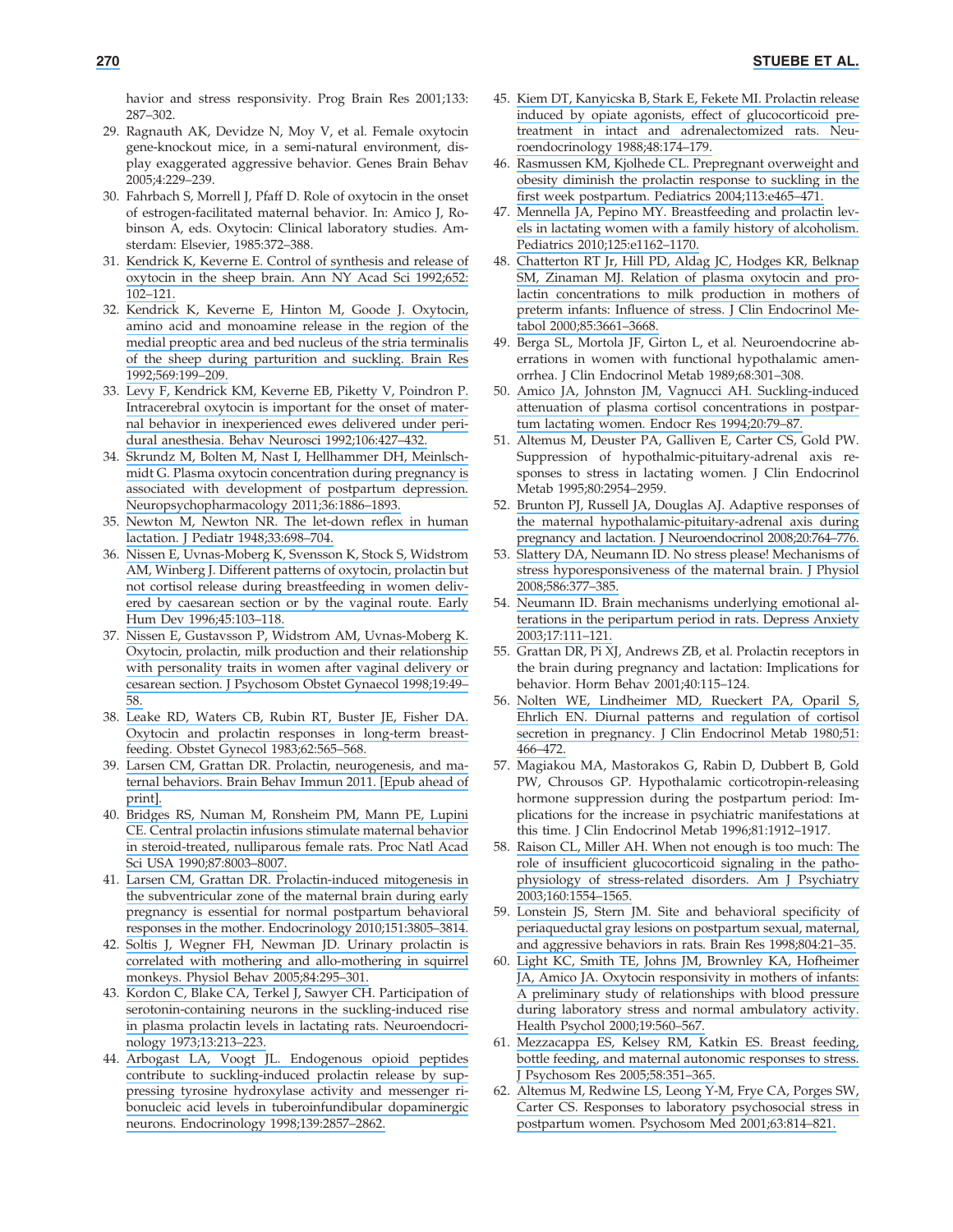- 63. [Nierop A, Bratsikas A, Klinkenberg A, Nater UM, Zim](https://www.researchgate.net/publication/7339955_Prolonged_Salivary_Cortisol_Recovery_in_Second-Trimester_Pregnant_Women_and_Attenuated_Salivary_a-Amylase_Responses_to_Psychosocial_Stress_in_Human_Pregnancy?el=1_x_8&enrichId=rgreq-9c536cbd-fa9f-496e-bb7b-8646c579ffd6&enrichSource=Y292ZXJQYWdlOzUxOTU0NzQ1O0FTOjEwMTkyMzY4ODU1MDQwN0AxNDAxMzExOTA5NzI0)[mermann R, Ehlert U. Prolonged salivary cortisol recovery](https://www.researchgate.net/publication/7339955_Prolonged_Salivary_Cortisol_Recovery_in_Second-Trimester_Pregnant_Women_and_Attenuated_Salivary_a-Amylase_Responses_to_Psychosocial_Stress_in_Human_Pregnancy?el=1_x_8&enrichId=rgreq-9c536cbd-fa9f-496e-bb7b-8646c579ffd6&enrichSource=Y292ZXJQYWdlOzUxOTU0NzQ1O0FTOjEwMTkyMzY4ODU1MDQwN0AxNDAxMzExOTA5NzI0) [in second-trimester pregnant women and attenuated sali](https://www.researchgate.net/publication/7339955_Prolonged_Salivary_Cortisol_Recovery_in_Second-Trimester_Pregnant_Women_and_Attenuated_Salivary_a-Amylase_Responses_to_Psychosocial_Stress_in_Human_Pregnancy?el=1_x_8&enrichId=rgreq-9c536cbd-fa9f-496e-bb7b-8646c579ffd6&enrichSource=Y292ZXJQYWdlOzUxOTU0NzQ1O0FTOjEwMTkyMzY4ODU1MDQwN0AxNDAxMzExOTA5NzI0)[vary alpha-amylase responses to psychosocial stress in](https://www.researchgate.net/publication/7339955_Prolonged_Salivary_Cortisol_Recovery_in_Second-Trimester_Pregnant_Women_and_Attenuated_Salivary_a-Amylase_Responses_to_Psychosocial_Stress_in_Human_Pregnancy?el=1_x_8&enrichId=rgreq-9c536cbd-fa9f-496e-bb7b-8646c579ffd6&enrichSource=Y292ZXJQYWdlOzUxOTU0NzQ1O0FTOjEwMTkyMzY4ODU1MDQwN0AxNDAxMzExOTA5NzI0) [human pregnancy. J Clin Endocrinol Metab 2006;91:1329–](https://www.researchgate.net/publication/7339955_Prolonged_Salivary_Cortisol_Recovery_in_Second-Trimester_Pregnant_Women_and_Attenuated_Salivary_a-Amylase_Responses_to_Psychosocial_Stress_in_Human_Pregnancy?el=1_x_8&enrichId=rgreq-9c536cbd-fa9f-496e-bb7b-8646c579ffd6&enrichSource=Y292ZXJQYWdlOzUxOTU0NzQ1O0FTOjEwMTkyMzY4ODU1MDQwN0AxNDAxMzExOTA5NzI0) [1335.](https://www.researchgate.net/publication/7339955_Prolonged_Salivary_Cortisol_Recovery_in_Second-Trimester_Pregnant_Women_and_Attenuated_Salivary_a-Amylase_Responses_to_Psychosocial_Stress_in_Human_Pregnancy?el=1_x_8&enrichId=rgreq-9c536cbd-fa9f-496e-bb7b-8646c579ffd6&enrichSource=Y292ZXJQYWdlOzUxOTU0NzQ1O0FTOjEwMTkyMzY4ODU1MDQwN0AxNDAxMzExOTA5NzI0)
- 64. [Entringer S, Buss C, Shirtcliff EA, et al. Attenuation of ma](https://www.researchgate.net/publication/284146032_Attenuation_of_maternal_psychophysiological_stress_responses_and_the_maternal_cortisol_awakening_response_over_the_course_of_human_pregnancy?el=1_x_8&enrichId=rgreq-9c536cbd-fa9f-496e-bb7b-8646c579ffd6&enrichSource=Y292ZXJQYWdlOzUxOTU0NzQ1O0FTOjEwMTkyMzY4ODU1MDQwN0AxNDAxMzExOTA5NzI0)[ternal psychophysiological stress responses and the maternal](https://www.researchgate.net/publication/284146032_Attenuation_of_maternal_psychophysiological_stress_responses_and_the_maternal_cortisol_awakening_response_over_the_course_of_human_pregnancy?el=1_x_8&enrichId=rgreq-9c536cbd-fa9f-496e-bb7b-8646c579ffd6&enrichSource=Y292ZXJQYWdlOzUxOTU0NzQ1O0FTOjEwMTkyMzY4ODU1MDQwN0AxNDAxMzExOTA5NzI0) [cortisol awakening response over the course of human preg](https://www.researchgate.net/publication/284146032_Attenuation_of_maternal_psychophysiological_stress_responses_and_the_maternal_cortisol_awakening_response_over_the_course_of_human_pregnancy?el=1_x_8&enrichId=rgreq-9c536cbd-fa9f-496e-bb7b-8646c579ffd6&enrichSource=Y292ZXJQYWdlOzUxOTU0NzQ1O0FTOjEwMTkyMzY4ODU1MDQwN0AxNDAxMzExOTA5NzI0)[nancy. Stress \(Amsterdam, Netherlands\) 2010;13:258–268.](https://www.researchgate.net/publication/284146032_Attenuation_of_maternal_psychophysiological_stress_responses_and_the_maternal_cortisol_awakening_response_over_the_course_of_human_pregnancy?el=1_x_8&enrichId=rgreq-9c536cbd-fa9f-496e-bb7b-8646c579ffd6&enrichSource=Y292ZXJQYWdlOzUxOTU0NzQ1O0FTOjEwMTkyMzY4ODU1MDQwN0AxNDAxMzExOTA5NzI0)
- 65. [Shea AK, Kamath MV, Fleming A, Streiner DL, Redmond](https://www.researchgate.net/publication/5259581_The_effect_of_depression_on_heart_rate_variability_during_pregnancy_A_naturalistic_study?el=1_x_8&enrichId=rgreq-9c536cbd-fa9f-496e-bb7b-8646c579ffd6&enrichSource=Y292ZXJQYWdlOzUxOTU0NzQ1O0FTOjEwMTkyMzY4ODU1MDQwN0AxNDAxMzExOTA5NzI0) [K, Steiner M. The effect of depression on heart rate vari](https://www.researchgate.net/publication/5259581_The_effect_of_depression_on_heart_rate_variability_during_pregnancy_A_naturalistic_study?el=1_x_8&enrichId=rgreq-9c536cbd-fa9f-496e-bb7b-8646c579ffd6&enrichSource=Y292ZXJQYWdlOzUxOTU0NzQ1O0FTOjEwMTkyMzY4ODU1MDQwN0AxNDAxMzExOTA5NzI0)[ability during pregnancy. A naturalistic study. Clin Au](https://www.researchgate.net/publication/5259581_The_effect_of_depression_on_heart_rate_variability_during_pregnancy_A_naturalistic_study?el=1_x_8&enrichId=rgreq-9c536cbd-fa9f-496e-bb7b-8646c579ffd6&enrichSource=Y292ZXJQYWdlOzUxOTU0NzQ1O0FTOjEwMTkyMzY4ODU1MDQwN0AxNDAxMzExOTA5NzI0)[tonom Res 2008;18:203–212.](https://www.researchgate.net/publication/5259581_The_effect_of_depression_on_heart_rate_variability_during_pregnancy_A_naturalistic_study?el=1_x_8&enrichId=rgreq-9c536cbd-fa9f-496e-bb7b-8646c579ffd6&enrichSource=Y292ZXJQYWdlOzUxOTU0NzQ1O0FTOjEwMTkyMzY4ODU1MDQwN0AxNDAxMzExOTA5NzI0)
- 66. [Watkins LL, Grossman P, Krishnan R, Sherwood A. Anxi](https://www.researchgate.net/publication/13575611_Anxiety_and_Vagal_Control_of_Heart_Rate?el=1_x_8&enrichId=rgreq-9c536cbd-fa9f-496e-bb7b-8646c579ffd6&enrichSource=Y292ZXJQYWdlOzUxOTU0NzQ1O0FTOjEwMTkyMzY4ODU1MDQwN0AxNDAxMzExOTA5NzI0)[ety and vagal control of heart rate. Psychosom Med](https://www.researchgate.net/publication/13575611_Anxiety_and_Vagal_Control_of_Heart_Rate?el=1_x_8&enrichId=rgreq-9c536cbd-fa9f-496e-bb7b-8646c579ffd6&enrichSource=Y292ZXJQYWdlOzUxOTU0NzQ1O0FTOjEwMTkyMzY4ODU1MDQwN0AxNDAxMzExOTA5NzI0) [1998;60:498–502.](https://www.researchgate.net/publication/13575611_Anxiety_and_Vagal_Control_of_Heart_Rate?el=1_x_8&enrichId=rgreq-9c536cbd-fa9f-496e-bb7b-8646c579ffd6&enrichSource=Y292ZXJQYWdlOzUxOTU0NzQ1O0FTOjEwMTkyMzY4ODU1MDQwN0AxNDAxMzExOTA5NzI0)
- 67. Kemp AH, Quintana DS, Gray MA, Felmingham KL, Brown K, Gatt JM. Impact of depression and antidepressant treatment on heart rate variability: A review and metaanalysis. Biol Psychiatry 2010;67:1067–1074.
- 68. [Ahluwalia IB, Morrow B, Hsia J. Why do women stop](https://www.researchgate.net/publication/7447225_Why_do_women_stop_breastfeeding_Findings_from_the_Pregnancy_Risk_Assessment_and_Monitoring_System?el=1_x_8&enrichId=rgreq-9c536cbd-fa9f-496e-bb7b-8646c579ffd6&enrichSource=Y292ZXJQYWdlOzUxOTU0NzQ1O0FTOjEwMTkyMzY4ODU1MDQwN0AxNDAxMzExOTA5NzI0) [breastfeeding? Findings from the Pregnancy Risk Assess](https://www.researchgate.net/publication/7447225_Why_do_women_stop_breastfeeding_Findings_from_the_Pregnancy_Risk_Assessment_and_Monitoring_System?el=1_x_8&enrichId=rgreq-9c536cbd-fa9f-496e-bb7b-8646c579ffd6&enrichSource=Y292ZXJQYWdlOzUxOTU0NzQ1O0FTOjEwMTkyMzY4ODU1MDQwN0AxNDAxMzExOTA5NzI0)[ment and Monitoring System. Pediatrics 2005;116:1408–1412.](https://www.researchgate.net/publication/7447225_Why_do_women_stop_breastfeeding_Findings_from_the_Pregnancy_Risk_Assessment_and_Monitoring_System?el=1_x_8&enrichId=rgreq-9c536cbd-fa9f-496e-bb7b-8646c579ffd6&enrichSource=Y292ZXJQYWdlOzUxOTU0NzQ1O0FTOjEwMTkyMzY4ODU1MDQwN0AxNDAxMzExOTA5NzI0)
- 69. [Watkins S, Meltzer-Brody S, Zolnoun D, Stuebe A. Early](https://www.researchgate.net/publication/51472545_Early_Breastfeeding_Experiences_and_Postpartum_Depression?el=1_x_8&enrichId=rgreq-9c536cbd-fa9f-496e-bb7b-8646c579ffd6&enrichSource=Y292ZXJQYWdlOzUxOTU0NzQ1O0FTOjEwMTkyMzY4ODU1MDQwN0AxNDAxMzExOTA5NzI0) [breastfeeding experiences and postpartum depression.](https://www.researchgate.net/publication/51472545_Early_Breastfeeding_Experiences_and_Postpartum_Depression?el=1_x_8&enrichId=rgreq-9c536cbd-fa9f-496e-bb7b-8646c579ffd6&enrichSource=Y292ZXJQYWdlOzUxOTU0NzQ1O0FTOjEwMTkyMzY4ODU1MDQwN0AxNDAxMzExOTA5NzI0) [Obstet Gynecol 2011. \[Epub ahead of print\]](https://www.researchgate.net/publication/51472545_Early_Breastfeeding_Experiences_and_Postpartum_Depression?el=1_x_8&enrichId=rgreq-9c536cbd-fa9f-496e-bb7b-8646c579ffd6&enrichSource=Y292ZXJQYWdlOzUxOTU0NzQ1O0FTOjEwMTkyMzY4ODU1MDQwN0AxNDAxMzExOTA5NzI0)
- 70. [Grewen KM, Light KC, Mechlin B, Girdler SS. Ethnicity is](https://www.researchgate.net/publication/5287560_Ethnicity_is_associated_with_alterations_in_oxytocin_relationships_to_pain_sensitivity_in_women?el=1_x_8&enrichId=rgreq-9c536cbd-fa9f-496e-bb7b-8646c579ffd6&enrichSource=Y292ZXJQYWdlOzUxOTU0NzQ1O0FTOjEwMTkyMzY4ODU1MDQwN0AxNDAxMzExOTA5NzI0) [associated with alterations in oxytocin relationships to pain](https://www.researchgate.net/publication/5287560_Ethnicity_is_associated_with_alterations_in_oxytocin_relationships_to_pain_sensitivity_in_women?el=1_x_8&enrichId=rgreq-9c536cbd-fa9f-496e-bb7b-8646c579ffd6&enrichSource=Y292ZXJQYWdlOzUxOTU0NzQ1O0FTOjEwMTkyMzY4ODU1MDQwN0AxNDAxMzExOTA5NzI0) [sensitivity in women. Ethn Health 2008;13:219–241.](https://www.researchgate.net/publication/5287560_Ethnicity_is_associated_with_alterations_in_oxytocin_relationships_to_pain_sensitivity_in_women?el=1_x_8&enrichId=rgreq-9c536cbd-fa9f-496e-bb7b-8646c579ffd6&enrichSource=Y292ZXJQYWdlOzUxOTU0NzQ1O0FTOjEwMTkyMzY4ODU1MDQwN0AxNDAxMzExOTA5NzI0)
- 71. Flink IK, Mroczek MZ, Sullivan MJ, Linton SJ. Pain in childbirth and postpartum recovery: The role of catastrophizing. Eur J Pain 2009;13:312–316.
- 72. Gracely RH, Geisser ME, Giesecke T, et al. Pain catastrophizing and neural responses to pain among persons with fibromyalgia. Brain 2004;127:835–843.
- 73. [Hapon M, Simoncini M, Via G, Jahn G. Effect of hypothy](https://www.researchgate.net/publication/10572028_Effect_of_hypothyroidism_on_hormone_profiles_in_virgin_pregnant_and_lactating_rats_and_on_lactation?el=1_x_8&enrichId=rgreq-9c536cbd-fa9f-496e-bb7b-8646c579ffd6&enrichSource=Y292ZXJQYWdlOzUxOTU0NzQ1O0FTOjEwMTkyMzY4ODU1MDQwN0AxNDAxMzExOTA5NzI0)[roidism on hormone profiles in virgin, pregnant and lac](https://www.researchgate.net/publication/10572028_Effect_of_hypothyroidism_on_hormone_profiles_in_virgin_pregnant_and_lactating_rats_and_on_lactation?el=1_x_8&enrichId=rgreq-9c536cbd-fa9f-496e-bb7b-8646c579ffd6&enrichSource=Y292ZXJQYWdlOzUxOTU0NzQ1O0FTOjEwMTkyMzY4ODU1MDQwN0AxNDAxMzExOTA5NzI0)[tating rats, and on lactation. Reproduction 2003;126:](https://www.researchgate.net/publication/10572028_Effect_of_hypothyroidism_on_hormone_profiles_in_virgin_pregnant_and_lactating_rats_and_on_lactation?el=1_x_8&enrichId=rgreq-9c536cbd-fa9f-496e-bb7b-8646c579ffd6&enrichSource=Y292ZXJQYWdlOzUxOTU0NzQ1O0FTOjEwMTkyMzY4ODU1MDQwN0AxNDAxMzExOTA5NzI0) [371–382.](https://www.researchgate.net/publication/10572028_Effect_of_hypothyroidism_on_hormone_profiles_in_virgin_pregnant_and_lactating_rats_and_on_lactation?el=1_x_8&enrichId=rgreq-9c536cbd-fa9f-496e-bb7b-8646c579ffd6&enrichSource=Y292ZXJQYWdlOzUxOTU0NzQ1O0FTOjEwMTkyMzY4ODU1MDQwN0AxNDAxMzExOTA5NzI0)
- 74. [Hapon MB, Varas SM, Gimenez MS, Jahn GA. Reduction of](https://www.researchgate.net/publication/6529456_Reduction_of_Mammary_and_Liver_Lipogenesis_and_Alteration_of_Milk_Composition_during_Lactation_in_Rats_by_Hypothyroidism?el=1_x_8&enrichId=rgreq-9c536cbd-fa9f-496e-bb7b-8646c579ffd6&enrichSource=Y292ZXJQYWdlOzUxOTU0NzQ1O0FTOjEwMTkyMzY4ODU1MDQwN0AxNDAxMzExOTA5NzI0) [mammary and liver lipogenesis and alteration of milk](https://www.researchgate.net/publication/6529456_Reduction_of_Mammary_and_Liver_Lipogenesis_and_Alteration_of_Milk_Composition_during_Lactation_in_Rats_by_Hypothyroidism?el=1_x_8&enrichId=rgreq-9c536cbd-fa9f-496e-bb7b-8646c579ffd6&enrichSource=Y292ZXJQYWdlOzUxOTU0NzQ1O0FTOjEwMTkyMzY4ODU1MDQwN0AxNDAxMzExOTA5NzI0) [composition during lactation in rats by hypothyroidism.](https://www.researchgate.net/publication/6529456_Reduction_of_Mammary_and_Liver_Lipogenesis_and_Alteration_of_Milk_Composition_during_Lactation_in_Rats_by_Hypothyroidism?el=1_x_8&enrichId=rgreq-9c536cbd-fa9f-496e-bb7b-8646c579ffd6&enrichSource=Y292ZXJQYWdlOzUxOTU0NzQ1O0FTOjEwMTkyMzY4ODU1MDQwN0AxNDAxMzExOTA5NzI0) [Thyroid 2007;17:11–18.](https://www.researchgate.net/publication/6529456_Reduction_of_Mammary_and_Liver_Lipogenesis_and_Alteration_of_Milk_Composition_during_Lactation_in_Rats_by_Hypothyroidism?el=1_x_8&enrichId=rgreq-9c536cbd-fa9f-496e-bb7b-8646c579ffd6&enrichSource=Y292ZXJQYWdlOzUxOTU0NzQ1O0FTOjEwMTkyMzY4ODU1MDQwN0AxNDAxMzExOTA5NzI0)
- 75. [Miyake A, Tahara M, Koike K, Tanizawa O. Decrease in](https://www.researchgate.net/publication/20348951_Decrease_in_neonatal_suckled_milk_volume_in_diabetic_women?el=1_x_8&enrichId=rgreq-9c536cbd-fa9f-496e-bb7b-8646c579ffd6&enrichSource=Y292ZXJQYWdlOzUxOTU0NzQ1O0FTOjEwMTkyMzY4ODU1MDQwN0AxNDAxMzExOTA5NzI0) [neonatal suckled milk volume in diabetic women. Eur J](https://www.researchgate.net/publication/20348951_Decrease_in_neonatal_suckled_milk_volume_in_diabetic_women?el=1_x_8&enrichId=rgreq-9c536cbd-fa9f-496e-bb7b-8646c579ffd6&enrichSource=Y292ZXJQYWdlOzUxOTU0NzQ1O0FTOjEwMTkyMzY4ODU1MDQwN0AxNDAxMzExOTA5NzI0) [Obstet Gynecol Reprod Biol 1989;33:49–53.](https://www.researchgate.net/publication/20348951_Decrease_in_neonatal_suckled_milk_volume_in_diabetic_women?el=1_x_8&enrichId=rgreq-9c536cbd-fa9f-496e-bb7b-8646c579ffd6&enrichSource=Y292ZXJQYWdlOzUxOTU0NzQ1O0FTOjEwMTkyMzY4ODU1MDQwN0AxNDAxMzExOTA5NzI0)
- 76. Motil KJ, Thotathuchery M, Montandon CM, et al. Insulin, cortisol and thyroid hormones modulate maternal protein status and milk production and composition in humans. J Nutr 1994;124:1248–1257.
- 77. [Burrow GN, Fisher DA, Larsen PR. Maternal and fetal](https://www.researchgate.net/publication/15109419_Maternal_and_Fetal_Thyroid_Function?el=1_x_8&enrichId=rgreq-9c536cbd-fa9f-496e-bb7b-8646c579ffd6&enrichSource=Y292ZXJQYWdlOzUxOTU0NzQ1O0FTOjEwMTkyMzY4ODU1MDQwN0AxNDAxMzExOTA5NzI0) [thyroid function. N Eng J Med 1994;331:1072–1078.](https://www.researchgate.net/publication/15109419_Maternal_and_Fetal_Thyroid_Function?el=1_x_8&enrichId=rgreq-9c536cbd-fa9f-496e-bb7b-8646c579ffd6&enrichSource=Y292ZXJQYWdlOzUxOTU0NzQ1O0FTOjEwMTkyMzY4ODU1MDQwN0AxNDAxMzExOTA5NzI0)
- 78. [Yamamoto T, Amino N, Tanizawa O. Longitudinal study](https://www.researchgate.net/publication/23022157_Longitudinal_study_of_serum_thyroid_hormones_chorionic_gonadotrophin_and_thyrotrophin_during_and_after_normal_pregnancy?el=1_x_8&enrichId=rgreq-9c536cbd-fa9f-496e-bb7b-8646c579ffd6&enrichSource=Y292ZXJQYWdlOzUxOTU0NzQ1O0FTOjEwMTkyMzY4ODU1MDQwN0AxNDAxMzExOTA5NzI0) [of serum thyroid hormones, chorionic gonadotrophin and](https://www.researchgate.net/publication/23022157_Longitudinal_study_of_serum_thyroid_hormones_chorionic_gonadotrophin_and_thyrotrophin_during_and_after_normal_pregnancy?el=1_x_8&enrichId=rgreq-9c536cbd-fa9f-496e-bb7b-8646c579ffd6&enrichSource=Y292ZXJQYWdlOzUxOTU0NzQ1O0FTOjEwMTkyMzY4ODU1MDQwN0AxNDAxMzExOTA5NzI0) [thyrotrophin during and after normal pregnancy. Clin](https://www.researchgate.net/publication/23022157_Longitudinal_study_of_serum_thyroid_hormones_chorionic_gonadotrophin_and_thyrotrophin_during_and_after_normal_pregnancy?el=1_x_8&enrichId=rgreq-9c536cbd-fa9f-496e-bb7b-8646c579ffd6&enrichSource=Y292ZXJQYWdlOzUxOTU0NzQ1O0FTOjEwMTkyMzY4ODU1MDQwN0AxNDAxMzExOTA5NzI0) Endocrinol (Oxf) 1979;10:459-468.
- 79. [Kent GN, Stuckey BG, Allen JR, Lambert T, Gee V. Post](https://www.researchgate.net/publication/12718608_Postpartum_thyroid_dysfunction_Clinical_assessment_and_relationship_to_psychiatric_affective_morbidity?el=1_x_8&enrichId=rgreq-9c536cbd-fa9f-496e-bb7b-8646c579ffd6&enrichSource=Y292ZXJQYWdlOzUxOTU0NzQ1O0FTOjEwMTkyMzY4ODU1MDQwN0AxNDAxMzExOTA5NzI0)[partum thyroid dysfunction: Clinical assessment and rela](https://www.researchgate.net/publication/12718608_Postpartum_thyroid_dysfunction_Clinical_assessment_and_relationship_to_psychiatric_affective_morbidity?el=1_x_8&enrichId=rgreq-9c536cbd-fa9f-496e-bb7b-8646c579ffd6&enrichSource=Y292ZXJQYWdlOzUxOTU0NzQ1O0FTOjEwMTkyMzY4ODU1MDQwN0AxNDAxMzExOTA5NzI0)[tionship to psychiatric affective morbidity. Clin Endocrinol](https://www.researchgate.net/publication/12718608_Postpartum_thyroid_dysfunction_Clinical_assessment_and_relationship_to_psychiatric_affective_morbidity?el=1_x_8&enrichId=rgreq-9c536cbd-fa9f-496e-bb7b-8646c579ffd6&enrichSource=Y292ZXJQYWdlOzUxOTU0NzQ1O0FTOjEwMTkyMzY4ODU1MDQwN0AxNDAxMzExOTA5NzI0) [\(Oxf\) 1999;51:429–438.](https://www.researchgate.net/publication/12718608_Postpartum_thyroid_dysfunction_Clinical_assessment_and_relationship_to_psychiatric_affective_morbidity?el=1_x_8&enrichId=rgreq-9c536cbd-fa9f-496e-bb7b-8646c579ffd6&enrichSource=Y292ZXJQYWdlOzUxOTU0NzQ1O0FTOjEwMTkyMzY4ODU1MDQwN0AxNDAxMzExOTA5NzI0)
- 80. Pedersen CA, Johnson JL, Silva S, et al. Antenatal thyroid correlates of postpartum depression. Psychoneuroendocrinology 2007;32:235–245.
- 81. [Pedersen CA, Stern RA, Pate J, Senger MA, Bowes WA,](https://www.researchgate.net/publication/223847469_Thyroid_and_adrenal_measures_during_late_pregnancy_and_the_puerperium_in_women_who_have_been_major_depressed_or_who_become_dysphoric_postpartum?el=1_x_8&enrichId=rgreq-9c536cbd-fa9f-496e-bb7b-8646c579ffd6&enrichSource=Y292ZXJQYWdlOzUxOTU0NzQ1O0FTOjEwMTkyMzY4ODU1MDQwN0AxNDAxMzExOTA5NzI0) [Mason GA. Thyroid and adrenal measures during late](https://www.researchgate.net/publication/223847469_Thyroid_and_adrenal_measures_during_late_pregnancy_and_the_puerperium_in_women_who_have_been_major_depressed_or_who_become_dysphoric_postpartum?el=1_x_8&enrichId=rgreq-9c536cbd-fa9f-496e-bb7b-8646c579ffd6&enrichSource=Y292ZXJQYWdlOzUxOTU0NzQ1O0FTOjEwMTkyMzY4ODU1MDQwN0AxNDAxMzExOTA5NzI0) [pregnancy and the puerperium in women who have been](https://www.researchgate.net/publication/223847469_Thyroid_and_adrenal_measures_during_late_pregnancy_and_the_puerperium_in_women_who_have_been_major_depressed_or_who_become_dysphoric_postpartum?el=1_x_8&enrichId=rgreq-9c536cbd-fa9f-496e-bb7b-8646c579ffd6&enrichSource=Y292ZXJQYWdlOzUxOTU0NzQ1O0FTOjEwMTkyMzY4ODU1MDQwN0AxNDAxMzExOTA5NzI0) [major depressed or who become dysphoric postpartum.](https://www.researchgate.net/publication/223847469_Thyroid_and_adrenal_measures_during_late_pregnancy_and_the_puerperium_in_women_who_have_been_major_depressed_or_who_become_dysphoric_postpartum?el=1_x_8&enrichId=rgreq-9c536cbd-fa9f-496e-bb7b-8646c579ffd6&enrichSource=Y292ZXJQYWdlOzUxOTU0NzQ1O0FTOjEwMTkyMzY4ODU1MDQwN0AxNDAxMzExOTA5NzI0) [J Affect Disord 1993;29:201–211.](https://www.researchgate.net/publication/223847469_Thyroid_and_adrenal_measures_during_late_pregnancy_and_the_puerperium_in_women_who_have_been_major_depressed_or_who_become_dysphoric_postpartum?el=1_x_8&enrichId=rgreq-9c536cbd-fa9f-496e-bb7b-8646c579ffd6&enrichSource=Y292ZXJQYWdlOzUxOTU0NzQ1O0FTOjEwMTkyMzY4ODU1MDQwN0AxNDAxMzExOTA5NzI0)
- 82. [Abou-Saleh MT, Ghubash R, Karim L, Krymski M, Bhai I.](https://www.researchgate.net/publication/13484639_Hormonal_aspects_of_postpartum_depression?el=1_x_8&enrichId=rgreq-9c536cbd-fa9f-496e-bb7b-8646c579ffd6&enrichSource=Y292ZXJQYWdlOzUxOTU0NzQ1O0FTOjEwMTkyMzY4ODU1MDQwN0AxNDAxMzExOTA5NzI0) [Hormonal aspects of postpartum depression. Psychoneur](https://www.researchgate.net/publication/13484639_Hormonal_aspects_of_postpartum_depression?el=1_x_8&enrichId=rgreq-9c536cbd-fa9f-496e-bb7b-8646c579ffd6&enrichSource=Y292ZXJQYWdlOzUxOTU0NzQ1O0FTOjEwMTkyMzY4ODU1MDQwN0AxNDAxMzExOTA5NzI0)[oendocrinology 1998;23:465–475.](https://www.researchgate.net/publication/13484639_Hormonal_aspects_of_postpartum_depression?el=1_x_8&enrichId=rgreq-9c536cbd-fa9f-496e-bb7b-8646c579ffd6&enrichSource=Y292ZXJQYWdlOzUxOTU0NzQ1O0FTOjEwMTkyMzY4ODU1MDQwN0AxNDAxMzExOTA5NzI0)
- 83. [Cregan MD, Mitoulas LR, Hartmann PE. Milk prolactin,](https://www.researchgate.net/publication/11504807_Milk_Prolactin_Feed_Volume_and_Duration_Between_Feeds_in_Women_Breastfeeding_Their_Full-Term_Infants_Over_a_24_h_Period?el=1_x_8&enrichId=rgreq-9c536cbd-fa9f-496e-bb7b-8646c579ffd6&enrichSource=Y292ZXJQYWdlOzUxOTU0NzQ1O0FTOjEwMTkyMzY4ODU1MDQwN0AxNDAxMzExOTA5NzI0) [feed volume and duration between feeds in women](https://www.researchgate.net/publication/11504807_Milk_Prolactin_Feed_Volume_and_Duration_Between_Feeds_in_Women_Breastfeeding_Their_Full-Term_Infants_Over_a_24_h_Period?el=1_x_8&enrichId=rgreq-9c536cbd-fa9f-496e-bb7b-8646c579ffd6&enrichSource=Y292ZXJQYWdlOzUxOTU0NzQ1O0FTOjEwMTkyMzY4ODU1MDQwN0AxNDAxMzExOTA5NzI0) [breastfeeding their full-term infants over a 24 h period. Exp](https://www.researchgate.net/publication/11504807_Milk_Prolactin_Feed_Volume_and_Duration_Between_Feeds_in_Women_Breastfeeding_Their_Full-Term_Infants_Over_a_24_h_Period?el=1_x_8&enrichId=rgreq-9c536cbd-fa9f-496e-bb7b-8646c579ffd6&enrichSource=Y292ZXJQYWdlOzUxOTU0NzQ1O0FTOjEwMTkyMzY4ODU1MDQwN0AxNDAxMzExOTA5NzI0) [Physiol 2002;87:207–214.](https://www.researchgate.net/publication/11504807_Milk_Prolactin_Feed_Volume_and_Duration_Between_Feeds_in_Women_Breastfeeding_Their_Full-Term_Infants_Over_a_24_h_Period?el=1_x_8&enrichId=rgreq-9c536cbd-fa9f-496e-bb7b-8646c579ffd6&enrichSource=Y292ZXJQYWdlOzUxOTU0NzQ1O0FTOjEwMTkyMzY4ODU1MDQwN0AxNDAxMzExOTA5NzI0)
- 84. Class QA, Buss C, Davis EP, et al. Low levels of corticotropin-releasing hormone during early pregnancy are associated with precocious maturation of the human fetus. Dev Neurosci 2008;30:419–426.
- 85. [Ellman LM, Schetter CD, Hobel CJ, Chicz-Demet A, Glynn](https://www.researchgate.net/publication/5517771_Timing_of_fetal_exposure_to_stress_hormones_Effects_on_newborn_physical_and_neuromuscular_maturation_Research_Support_NIH_Extramural_Research_Support_Non-US_Gov) [LM, Sandman CA. Timing of fetal exposure to stress hor](https://www.researchgate.net/publication/5517771_Timing_of_fetal_exposure_to_stress_hormones_Effects_on_newborn_physical_and_neuromuscular_maturation_Research_Support_NIH_Extramural_Research_Support_Non-US_Gov)[mones: Effects on newborn physical and neuromuscular](https://www.researchgate.net/publication/5517771_Timing_of_fetal_exposure_to_stress_hormones_Effects_on_newborn_physical_and_neuromuscular_maturation_Research_Support_NIH_Extramural_Research_Support_Non-US_Gov) [maturation. Dev Psychobiol 2008;50:232–241.](https://www.researchgate.net/publication/5517771_Timing_of_fetal_exposure_to_stress_hormones_Effects_on_newborn_physical_and_neuromuscular_maturation_Research_Support_NIH_Extramural_Research_Support_Non-US_Gov)
- 86. [Hernandez-Reif M, Field T, Diego M. Differential sucking](https://www.researchgate.net/publication/222616596_Differential_sucking_by_neonates_of_depressed_versus_non-depressed_mothers?el=1_x_8&enrichId=rgreq-9c536cbd-fa9f-496e-bb7b-8646c579ffd6&enrichSource=Y292ZXJQYWdlOzUxOTU0NzQ1O0FTOjEwMTkyMzY4ODU1MDQwN0AxNDAxMzExOTA5NzI0) [by neonates of depressed versus non-depressed mothers.](https://www.researchgate.net/publication/222616596_Differential_sucking_by_neonates_of_depressed_versus_non-depressed_mothers?el=1_x_8&enrichId=rgreq-9c536cbd-fa9f-496e-bb7b-8646c579ffd6&enrichSource=Y292ZXJQYWdlOzUxOTU0NzQ1O0FTOjEwMTkyMzY4ODU1MDQwN0AxNDAxMzExOTA5NzI0) [Infant Behav Dev 2004;27:465–476.](https://www.researchgate.net/publication/222616596_Differential_sucking_by_neonates_of_depressed_versus_non-depressed_mothers?el=1_x_8&enrichId=rgreq-9c536cbd-fa9f-496e-bb7b-8646c579ffd6&enrichSource=Y292ZXJQYWdlOzUxOTU0NzQ1O0FTOjEwMTkyMzY4ODU1MDQwN0AxNDAxMzExOTA5NzI0)
- 87. [DiPietro JA, Novak MF, Costigan KA, Atella LD, Reusing](https://www.researchgate.net/publication/7094111_Maternal_Psychological_Distress_During_Pregnancy_in_Relation_to_Child_Development_at_Age_Two?el=1_x_8&enrichId=rgreq-9c536cbd-fa9f-496e-bb7b-8646c579ffd6&enrichSource=Y292ZXJQYWdlOzUxOTU0NzQ1O0FTOjEwMTkyMzY4ODU1MDQwN0AxNDAxMzExOTA5NzI0) [SP. Maternal psychological distress during pregnancy in](https://www.researchgate.net/publication/7094111_Maternal_Psychological_Distress_During_Pregnancy_in_Relation_to_Child_Development_at_Age_Two?el=1_x_8&enrichId=rgreq-9c536cbd-fa9f-496e-bb7b-8646c579ffd6&enrichSource=Y292ZXJQYWdlOzUxOTU0NzQ1O0FTOjEwMTkyMzY4ODU1MDQwN0AxNDAxMzExOTA5NzI0) [relation to child development at age two. Child Dev](https://www.researchgate.net/publication/7094111_Maternal_Psychological_Distress_During_Pregnancy_in_Relation_to_Child_Development_at_Age_Two?el=1_x_8&enrichId=rgreq-9c536cbd-fa9f-496e-bb7b-8646c579ffd6&enrichSource=Y292ZXJQYWdlOzUxOTU0NzQ1O0FTOjEwMTkyMzY4ODU1MDQwN0AxNDAxMzExOTA5NzI0) [2006;77:573–587.](https://www.researchgate.net/publication/7094111_Maternal_Psychological_Distress_During_Pregnancy_in_Relation_to_Child_Development_at_Age_Two?el=1_x_8&enrichId=rgreq-9c536cbd-fa9f-496e-bb7b-8646c579ffd6&enrichSource=Y292ZXJQYWdlOzUxOTU0NzQ1O0FTOjEwMTkyMzY4ODU1MDQwN0AxNDAxMzExOTA5NzI0)
- 88. Monk C, Sloan RP, Myers MM, et al. Fetal heart rate reactivity differs by women's psychiatric status: An early marker for developmental risk? J Am Acad Child Adolesc Psychiatry 2004;43:283–290.
- 89. Field T, Diego MA, Dieter J, et al. Depressed, withdrawn, and intrusive mothers' effects on their fetuses and neonates. Infant Behav Dev 2001;24:27–39.
- 90. [Jones NA, Field T, Fox NA, Davalos M, Lundy B, Hart S.](https://www.researchgate.net/publication/297915020_Newborns_of_mothers_with_depressive_symptoms_are_physiologically_less_developed?el=1_x_8&enrichId=rgreq-9c536cbd-fa9f-496e-bb7b-8646c579ffd6&enrichSource=Y292ZXJQYWdlOzUxOTU0NzQ1O0FTOjEwMTkyMzY4ODU1MDQwN0AxNDAxMzExOTA5NzI0) [Newborns of mothers with depressive symptoms are](https://www.researchgate.net/publication/297915020_Newborns_of_mothers_with_depressive_symptoms_are_physiologically_less_developed?el=1_x_8&enrichId=rgreq-9c536cbd-fa9f-496e-bb7b-8646c579ffd6&enrichSource=Y292ZXJQYWdlOzUxOTU0NzQ1O0FTOjEwMTkyMzY4ODU1MDQwN0AxNDAxMzExOTA5NzI0) [physiologically less developed. Infant Behav Dev 1998;21:](https://www.researchgate.net/publication/297915020_Newborns_of_mothers_with_depressive_symptoms_are_physiologically_less_developed?el=1_x_8&enrichId=rgreq-9c536cbd-fa9f-496e-bb7b-8646c579ffd6&enrichSource=Y292ZXJQYWdlOzUxOTU0NzQ1O0FTOjEwMTkyMzY4ODU1MDQwN0AxNDAxMzExOTA5NzI0) [537–541.](https://www.researchgate.net/publication/297915020_Newborns_of_mothers_with_depressive_symptoms_are_physiologically_less_developed?el=1_x_8&enrichId=rgreq-9c536cbd-fa9f-496e-bb7b-8646c579ffd6&enrichSource=Y292ZXJQYWdlOzUxOTU0NzQ1O0FTOjEwMTkyMzY4ODU1MDQwN0AxNDAxMzExOTA5NzI0)
- 91. Lundy BL, Jones NA, Field T, et al. Prenatal depression effects on neonates. Infant Behav Dev 1999;22:119–129.
- 92. [Field T, Fox NA, Pickens J, Nawrocki T. Relative right](https://www.researchgate.net/publication/232521270_Relative_Right_Frontal_EEG_Activation_in_3-_to_6-Month-Old_Infants_of_Depressed_Mothers?el=1_x_8&enrichId=rgreq-9c536cbd-fa9f-496e-bb7b-8646c579ffd6&enrichSource=Y292ZXJQYWdlOzUxOTU0NzQ1O0FTOjEwMTkyMzY4ODU1MDQwN0AxNDAxMzExOTA5NzI0) [frontal EEG activation in 3- to 6-month-old infants of ''de](https://www.researchgate.net/publication/232521270_Relative_Right_Frontal_EEG_Activation_in_3-_to_6-Month-Old_Infants_of_Depressed_Mothers?el=1_x_8&enrichId=rgreq-9c536cbd-fa9f-496e-bb7b-8646c579ffd6&enrichSource=Y292ZXJQYWdlOzUxOTU0NzQ1O0FTOjEwMTkyMzY4ODU1MDQwN0AxNDAxMzExOTA5NzI0)[pressed'' mothers. Dev Psychol 1995;31:358–363.](https://www.researchgate.net/publication/232521270_Relative_Right_Frontal_EEG_Activation_in_3-_to_6-Month-Old_Infants_of_Depressed_Mothers?el=1_x_8&enrichId=rgreq-9c536cbd-fa9f-496e-bb7b-8646c579ffd6&enrichSource=Y292ZXJQYWdlOzUxOTU0NzQ1O0FTOjEwMTkyMzY4ODU1MDQwN0AxNDAxMzExOTA5NzI0)
- 93. [Pickens J, Field T. Facial expressivity in infants of de](https://www.researchgate.net/publication/232565319_Facial_Expressivity_in_Infants_of_Depressed_Mothers?el=1_x_8&enrichId=rgreq-9c536cbd-fa9f-496e-bb7b-8646c579ffd6&enrichSource=Y292ZXJQYWdlOzUxOTU0NzQ1O0FTOjEwMTkyMzY4ODU1MDQwN0AxNDAxMzExOTA5NzI0)[pressed mothers. Dev Psychol 1993;29:986–988.](https://www.researchgate.net/publication/232565319_Facial_Expressivity_in_Infants_of_Depressed_Mothers?el=1_x_8&enrichId=rgreq-9c536cbd-fa9f-496e-bb7b-8646c579ffd6&enrichSource=Y292ZXJQYWdlOzUxOTU0NzQ1O0FTOjEwMTkyMzY4ODU1MDQwN0AxNDAxMzExOTA5NzI0)
- 94. Rich-Edwards JW, Mohllajee AP, Kleinman K, et al. Elevated midpregnancy corticotropin-releasing hormone is associated with prenatal, but not postpartum, maternal depression. J Clin Endocrinol Metab 2008;93:1946–1951.
- 95. [Yim IS, Glynn LM, Dunkel Schetter C, Hobel CJ, Chicz-](https://www.researchgate.net/publication/23972628_Risk_of_Postpartum_Depressive_Symptoms_With_Elevated_Corticotropin-Releasing_Hormone_in_Human_Pregnancy?el=1_x_8&enrichId=rgreq-9c536cbd-fa9f-496e-bb7b-8646c579ffd6&enrichSource=Y292ZXJQYWdlOzUxOTU0NzQ1O0FTOjEwMTkyMzY4ODU1MDQwN0AxNDAxMzExOTA5NzI0)[Demet A, Sandman CA. Risk of postpartum depressive](https://www.researchgate.net/publication/23972628_Risk_of_Postpartum_Depressive_Symptoms_With_Elevated_Corticotropin-Releasing_Hormone_in_Human_Pregnancy?el=1_x_8&enrichId=rgreq-9c536cbd-fa9f-496e-bb7b-8646c579ffd6&enrichSource=Y292ZXJQYWdlOzUxOTU0NzQ1O0FTOjEwMTkyMzY4ODU1MDQwN0AxNDAxMzExOTA5NzI0) [symptoms with elevated corticotropin-releasing hormone](https://www.researchgate.net/publication/23972628_Risk_of_Postpartum_Depressive_Symptoms_With_Elevated_Corticotropin-Releasing_Hormone_in_Human_Pregnancy?el=1_x_8&enrichId=rgreq-9c536cbd-fa9f-496e-bb7b-8646c579ffd6&enrichSource=Y292ZXJQYWdlOzUxOTU0NzQ1O0FTOjEwMTkyMzY4ODU1MDQwN0AxNDAxMzExOTA5NzI0) [in human pregnancy. Arch Gen Psychiatry 2009;66:162–](https://www.researchgate.net/publication/23972628_Risk_of_Postpartum_Depressive_Symptoms_With_Elevated_Corticotropin-Releasing_Hormone_in_Human_Pregnancy?el=1_x_8&enrichId=rgreq-9c536cbd-fa9f-496e-bb7b-8646c579ffd6&enrichSource=Y292ZXJQYWdlOzUxOTU0NzQ1O0FTOjEwMTkyMzY4ODU1MDQwN0AxNDAxMzExOTA5NzI0) [169.](https://www.researchgate.net/publication/23972628_Risk_of_Postpartum_Depressive_Symptoms_With_Elevated_Corticotropin-Releasing_Hormone_in_Human_Pregnancy?el=1_x_8&enrichId=rgreq-9c536cbd-fa9f-496e-bb7b-8646c579ffd6&enrichSource=Y292ZXJQYWdlOzUxOTU0NzQ1O0FTOjEwMTkyMzY4ODU1MDQwN0AxNDAxMzExOTA5NzI0)
- 96. [Meltzer-Brody S, Stuebe A, Dole N, Savitz D, Rubinow D,](https://www.researchgate.net/publication/47414706_Elevated_Corticotropin_Releasing_Hormone_CRH_during_Pregnancy_and_Risk_of_Postpartum_Depression_PPD?el=1_x_8&enrichId=rgreq-9c536cbd-fa9f-496e-bb7b-8646c579ffd6&enrichSource=Y292ZXJQYWdlOzUxOTU0NzQ1O0FTOjEwMTkyMzY4ODU1MDQwN0AxNDAxMzExOTA5NzI0) [Thorp J. Elevated corticotropin releasing hormone \(CRH\)](https://www.researchgate.net/publication/47414706_Elevated_Corticotropin_Releasing_Hormone_CRH_during_Pregnancy_and_Risk_of_Postpartum_Depression_PPD?el=1_x_8&enrichId=rgreq-9c536cbd-fa9f-496e-bb7b-8646c579ffd6&enrichSource=Y292ZXJQYWdlOzUxOTU0NzQ1O0FTOjEwMTkyMzY4ODU1MDQwN0AxNDAxMzExOTA5NzI0) [during pregnancy and risk of postpartum depression](https://www.researchgate.net/publication/47414706_Elevated_Corticotropin_Releasing_Hormone_CRH_during_Pregnancy_and_Risk_of_Postpartum_Depression_PPD?el=1_x_8&enrichId=rgreq-9c536cbd-fa9f-496e-bb7b-8646c579ffd6&enrichSource=Y292ZXJQYWdlOzUxOTU0NzQ1O0FTOjEwMTkyMzY4ODU1MDQwN0AxNDAxMzExOTA5NzI0) [\(PPD\). J Clin Endocrinol Metab 2011;96:E40–47.](https://www.researchgate.net/publication/47414706_Elevated_Corticotropin_Releasing_Hormone_CRH_during_Pregnancy_and_Risk_of_Postpartum_Depression_PPD?el=1_x_8&enrichId=rgreq-9c536cbd-fa9f-496e-bb7b-8646c579ffd6&enrichSource=Y292ZXJQYWdlOzUxOTU0NzQ1O0FTOjEwMTkyMzY4ODU1MDQwN0AxNDAxMzExOTA5NzI0)
- 97. Field T, Diego M, Dieter J, et al. Prenatal depression effects on the fetus and the newborn. Infant Behav Dev 2004;27:216–229.
- 98. [Field T, Diego M, Hernandez-Reif M, Gil K, Vera Y. Pre](https://www.researchgate.net/publication/7912167_Prenatal_maternal_cortisol_fetal_activity_and_growth?el=1_x_8&enrichId=rgreq-9c536cbd-fa9f-496e-bb7b-8646c579ffd6&enrichSource=Y292ZXJQYWdlOzUxOTU0NzQ1O0FTOjEwMTkyMzY4ODU1MDQwN0AxNDAxMzExOTA5NzI0)[natal maternal cortisol, fetal activity and growth. Int J](https://www.researchgate.net/publication/7912167_Prenatal_maternal_cortisol_fetal_activity_and_growth?el=1_x_8&enrichId=rgreq-9c536cbd-fa9f-496e-bb7b-8646c579ffd6&enrichSource=Y292ZXJQYWdlOzUxOTU0NzQ1O0FTOjEwMTkyMzY4ODU1MDQwN0AxNDAxMzExOTA5NzI0) [Neurosci 2005;115:423–429.](https://www.researchgate.net/publication/7912167_Prenatal_maternal_cortisol_fetal_activity_and_growth?el=1_x_8&enrichId=rgreq-9c536cbd-fa9f-496e-bb7b-8646c579ffd6&enrichSource=Y292ZXJQYWdlOzUxOTU0NzQ1O0FTOjEwMTkyMzY4ODU1MDQwN0AxNDAxMzExOTA5NzI0)